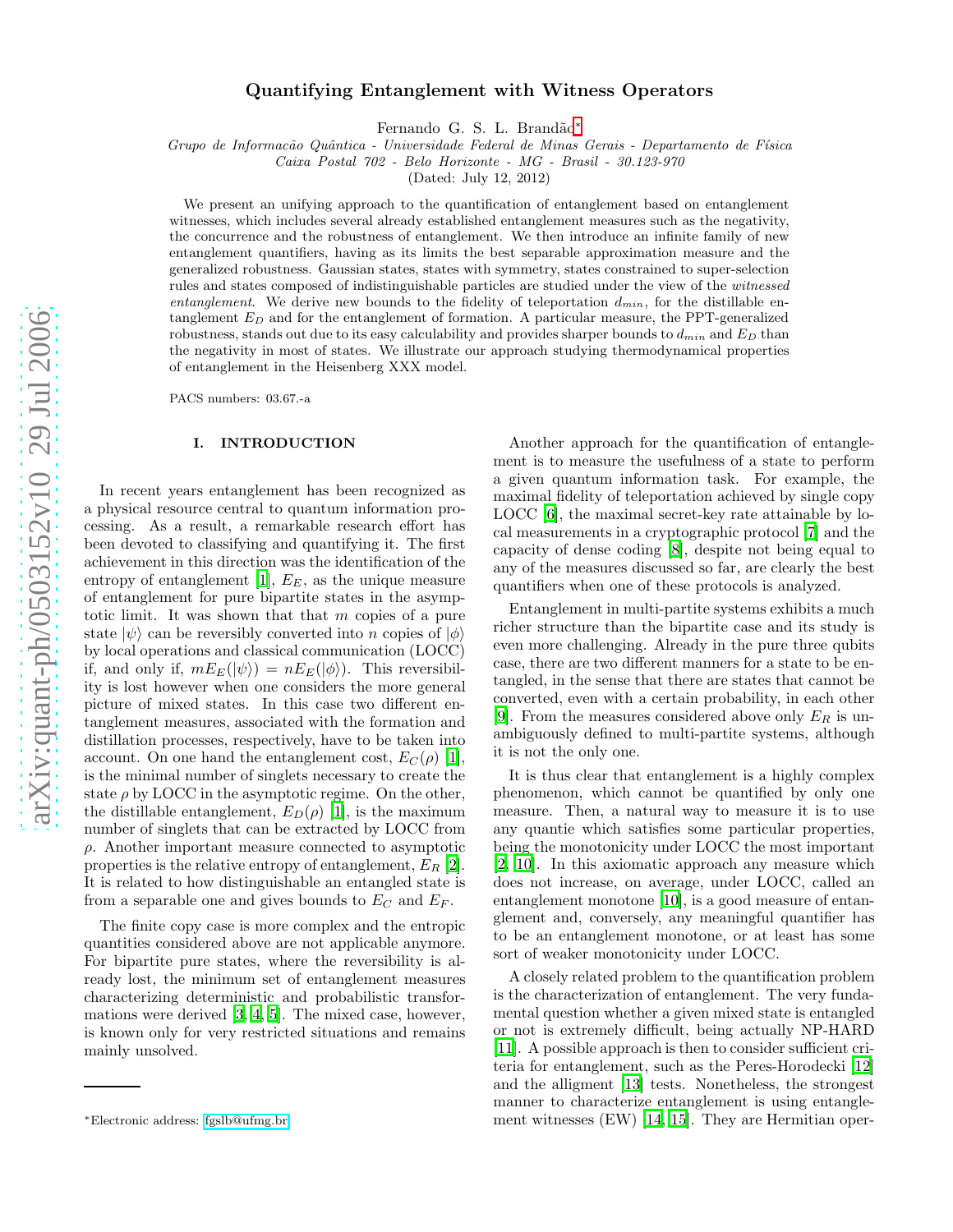ators whose expectation value is positive in every separable state. Therefore, a negative expectation value in a measurement of a witness operator in an arbitrary state is a direct indication of entanglement in this state. Furthermore, it was shown by the Horodeckis that a state is entangled if, and only if, it is detected by an EW [\[14\]](#page-14-13). A great deal of research has been devoted to the study of EWs, varying from the their classification and optimization [\[15,](#page-14-14) [16](#page-14-15), [17\]](#page-14-16) to their use in the characterization of entanglement in important, even macroscopic, physical systems [\[18,](#page-14-17) [19,](#page-14-18) [20](#page-14-19)]. Also optimal set-ups for local measurements of witnesses [\[21](#page-14-20), [22](#page-14-21)] and experimental realizations of witnessing entanglement were realized [\[23\]](#page-14-22). In spite of the determination of EWs for all states being also computationally intractable [\[24\]](#page-14-23), different methods from convex optimization theory can be applied to the problem, leading to efficient approximative procedures to determine and even optimize EWs for arbitrary states [\[24,](#page-14-23) [25,](#page-14-24) [26\]](#page-14-25).

The main objective of this paper is to show that EWs can be very helpful also in the quantification of entanglement. The first measure related to EWs was due to Bertlmann et al [\[27\]](#page-14-26) and was shown to be equal to the Hilbert-Schmidt distance from the set of separable states. Brandao and Vianna [\[28\]](#page-14-27) took another significant step in this direction, showing that a measure derived from optimal EWs of the most studied group of witnesses so far, the group of EWs with unit trace, was in fact equal to the random robustness, which led to the establishment of properties still unknown for the later, such as its monotonicity under separable trace-preserving superoperators.

Besides the obvious benefit of increasing the number of entanglement measures known, EWs based quantifiers are particular interesting due to the possibility of performing experimental measurements of them, which could be important to the extension of entanglement to other areas of physics, such as thermodynamics and statistical mechanics. Moreover, despite being necessary in general a complete tomography of a state to the determination of its degree of entanglement based on an EW measure, any EW provides a lower bound to it, even when no information at all about the state is available.

The paper is structured as follows. In Sec. II we briefly review the basic properties of multi-partite optimal entanglement witnesses. In Sec. III we define a class of entanglement measures based on EWs, which includes several important already known quantities such as the negativity and the concurrence, and introduce a new infinite family of entanglement monotones having the generalized robustness and the best separable approximation measure as its limits. In Sec IV we present further properties of the considered measures and relate them to the localizable entanglement. In Sec. V it is shown how the methods developed in the last years to the characterization of entanglement based on convex optimization can be used to calculate approximately a large number of measures based on EWs. In Sec. VI possible extensions of our approach to Gaussian states are discussed.

In Sec. VII we consider how the measures and their calculation are modified in states with symmetries. In Sec. VIII the questions of the amount of entanglement and of nonlocality in the presence of a super-selection rule are answered from the perspective of the studied measures. In Sec. IX it is shown that the three most successful approaches to the quantification of entanglement in systems of indistinguishable particles can be easily accessed from the EWs based quanties. In Sec. X and XI the questions of bounds on the teleportation distance and on the distillable entanglement of a given quantum state is review using our measures. It is shown that they provide sharper bounds than the negativity for the majority of states. In Sec. XII we derive lower bounds to the entanglement of formation with any EW. Possible applications of the measures are exemplified in Sec. XIII, where the derivation of two thermodynamic equations of state which take into account entanglement is presented. Finally, in Sec. XIV we summarize our results and discuss future perspectives.

## II. MULTIPARTITE SYSTEMS AND OPTIMAL ENTANGLEMENT WITNESSES

We consider a system shared by N parties  $\{A_i\}_{i=1}^N$ . Following [\[29\]](#page-14-28), we call a  $k$ −partite split a partition of the system into  $k \leq N$  sets  $\{S_i\}_{i=1}^k$ , where each may be composed of several original parties. Given a density operator  $\rho_{1...k} \in \mathcal{B}(H_1 \otimes ... \otimes H_k)$  (the Hilbert space of bounded operators acting on  $H_1 \otimes ... \otimes H_k$ ) associated with some k–partite split, we say that  $\rho_{1...k}$  is a m-separable state if it is possible to find a convex decomposition for it such that in each pure state term at most m parties are entangled among each other, but not with any member of the other group of  $n - m$  parties. For example, every 1-separable state, also called fullyseparable, can be written as:

$$
\rho_{1...k} = \sum_{i} p_i |\psi_i\rangle_1 \langle \psi_i | \otimes ... \otimes |\psi_i\rangle_k \langle \psi_i |.
$$
 (1)

Another example is the 2-separable states of a 3-partite split given by:

$$
\rho_{1:2:3} = \sum_{i} p_i \rho_i,\tag{2}
$$

where each  $\rho_i$  is separable with respect to at least one of the three possible partitions (A:BC, AB:C and AC:B). For each kind of separable state there is a different kind of entanglement associated to it. We will say that a state is  $(m + 1)$ -partite entangled if it is not *m*-separable. It is clear that if a state is  $m$ -separable it cannot be  $n$ entangled for all  $n > m$ .

It is possible to detect  $(m+1)$ -partite entanglement using entanglement witnesses. In order to do that, consider the index set  $P = \{1, 2, ..., k\}$ . Let  $P^m$  be a subset of P which has at most m elements. Then W is a  $(m + 1)$ partite entanglement witness if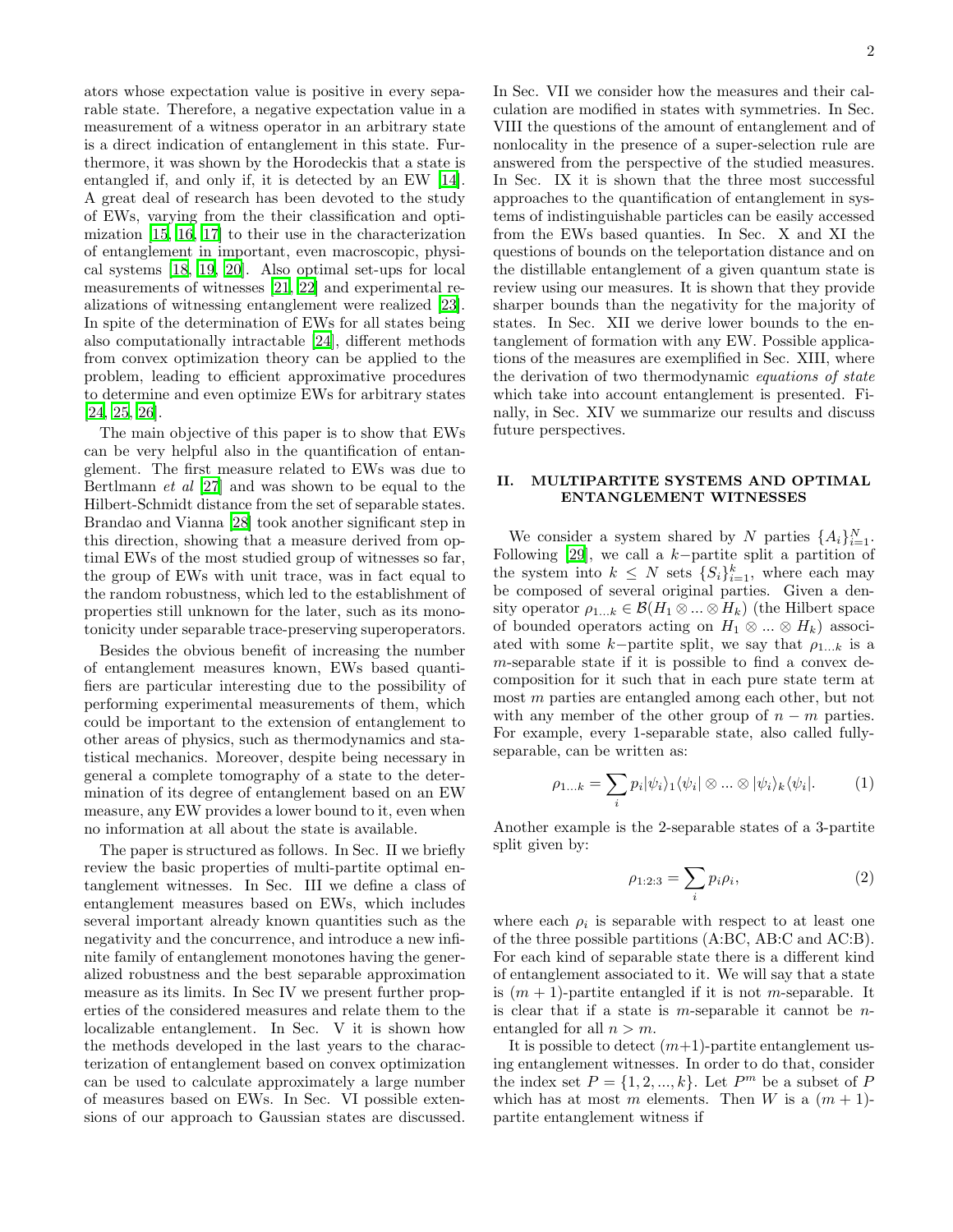$$
P_v^m \langle \psi | \otimes \dots \otimes P_1^m \langle \psi | W | \psi \rangle_{P_1^m} \otimes \dots \otimes | \psi \rangle_{P_v^m} \ge 0
$$
  

$$
\forall P_1^m, \dots, P_v^m \text{ such that } \tag{3}
$$
  

$$
\bigcup_{k=1}^v P_k^m = P \text{ and } P_k^m \cap P_l^m = \{\}.
$$

Equation (3) assures that the operator  $W$  is positive for all *m*-separable states. Thus, as the subspace of  $m$ separable density operators is convex and closed, a state  $\rho$  is  $(m+1)$ -entangled if and only if there is a Hermitian operator satisfying equation (3) such that  $Tr(W\rho) < 0$ [\[30\]](#page-14-29).

Usually one is interest in a selected group of witnesses operators called optimal. Two different definitions of optimal entanglement witness (OEW) exist. The first, introduced by Lewenstein et al [\[16](#page-14-15)], is based on how much entangled states a given entanglement witness (EW) W is able to detect: W is optimal iff there is no other EW which detects all the states detected by W and some other states not detected by W. The second definition, due to Terhal [\[17](#page-14-16)], establish the concept of OEW relative to a chosen entangled state  $\rho$ . The  $\rho$ -optimal entanglement witness  $W_{\rho}$  is given by

$$
Tr(W_{\rho}\rho) = \min_{W \in \mathcal{M}} Tr(W\rho), \tag{4}
$$

where  $\mathcal M$  is the intersection of the set of entanglement witnesses, denoted by  $W$ , with some other set  $\mathcal C$  such that M is compact [\[31\]](#page-14-30). Note that every  $\rho$ -OEW is also an OEW accordingly to the first definition, whereas the converse may not be true.

A general expression for entanglement witnesses was presented in [\[32](#page-14-31)]. Every EW acting on k-partite Hilbert space can be written as:

$$
W = P + \sum_{i=1}^{k} Q_i^{T_i} - \epsilon I,\tag{5}
$$

where P and the  $Q_i$ 's are positive semi-definite,  $\epsilon \geq 0$ , I is the identity operator and  $T_i$  is the partial transposition with respect to partie *i*. Note that even  $(m+1)$ -partite EWs can be written in the form of equation (5) [\[33](#page-14-32)]. An important class of EW is the decomposable entanglement witnesses (d-EW), which can always be written as:

$$
W = P + \sum_{i=1}^{k} Q_i^{T_i}.
$$
 (6)

This class will be particularly important in our discussion, since the set of entangled states detected by d-EW is invariant under LOCC [\[34\]](#page-14-33).

### III. DEFINITIONS AND BASIC PROPERTIES

In this section we show how  $\rho$ -optimal EWs can be used to quantify all the different kinds of multipartite entanglement. First, an unifying approach, which includes

several important entanglement measures (EM), will be presented. Then we will consider a new infinite family of entanglement monotones [\[10](#page-14-9)].

A general expression for the quantification of entanglement via EWs is defined as:

$$
E(\rho) = \max\{0, -\min_{W \in \mathcal{M}} Tr(W\rho)\},\tag{7}
$$

where  $\mathcal{M} = \mathcal{W} \cap \mathcal{C}$ , and the set C is what distinguish the quantities. We call witnessed entanglement any measure expressed by equation (7).

Some well known EM can be expressed as (7). The first, introduced by Bertlmann et al [\[27\]](#page-14-26), is:

$$
B(\rho) = \max_{\|W-I\|_2 \le 1} \left[ \min_{\sigma \in \mathcal{S}} Tr(W\sigma) - Tr(W\rho) \right],\tag{8}
$$

where  $W \in \mathcal{W}$ .  $B(\rho)$  was shown to be monotonic decreasing under mixing enhancing maps [\[35](#page-14-34)] and to be equal to the  $\mathcal{H}_s$ -distance of  $\rho$  to the set S of fully-separable states:

$$
B(\rho) = D(\rho) = \min_{\sigma \in \mathcal{S}} ||\rho - \sigma||_2.
$$
 (9)

The second is the negativity, i.e., the sum of the negative eigenvalues of  $\rho^{T_A}$  (the partial transpose of  $\rho$  with respect to subsystem A) [\[36,](#page-14-35) [37,](#page-14-36) [38\]](#page-14-37). It is easily seen that  $\mathcal N$  can be written as:

$$
\mathcal{N}(\rho) = \max\{0, -\min_{0 \le W \le I} Tr(W^{T_A}\rho)\}.
$$
 (10)

Another quantie is the maximal fidelity of distillation under PPT-protocols, introduced by Rains [\[39](#page-14-38)],

$$
F_d(\rho) = \frac{I}{d} + \max\{0, -\min_{W \in \mathcal{M}} Tr(W^{T_A}\rho)\},\qquad(11)
$$

where  $\mathcal{M} = \{W \mid (1 - d)I/d \leq W \leq I/d, \ 0 \leq W^{T_A} \leq$  $2I/d$  [\[40](#page-14-39)].

The last is the celebrated Wootter's concurrence of two qubits, which can be written, accordingly to Verstraete [\[41\]](#page-14-40), as

$$
C(\rho) = \max\{0, -\min_{A \in SL(2, C)} Tr((|A\rangle\langle A|)^{T_B}\rho)\},\quad(12)
$$

where  $|A\rangle$  denotes the unnormalized state  $(A \otimes I)|I\rangle$  with  $|I\rangle = \sum_i |ii\rangle$ , det $(A) = 1$ .

Assuming that the set  $\mathcal C$  is also convex, which is the case of all the quantities considered in this paper, except the concurrence, it is possible to apply the concept of Lagrange duality from the theory of convex optimization to the problems represented by equation (7) [\[42\]](#page-14-41). Remarkably, the dual measures obtained are those related to mixing properties, such as the robustness of entanglement [\[43\]](#page-14-42), introduced by Vidal and Tarach, and the best separable approximation measure [\[44](#page-14-43)], introduced by Karnas and Lewenstein. Moreover, since in all the cases considered here there always exist a strictly feasible point, i.e, a  $W \in \text{relint}\mathcal{M}$  (denoted in the convex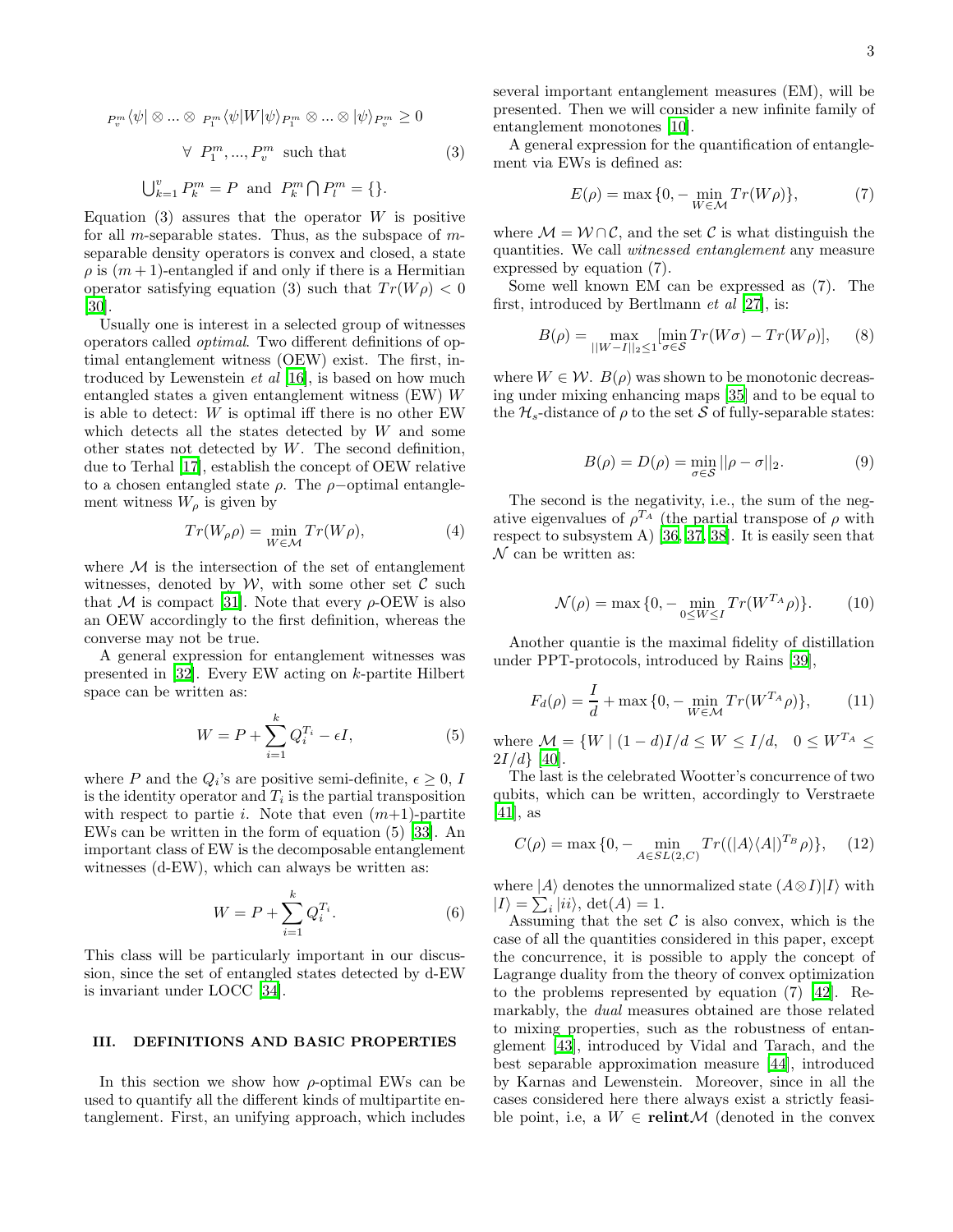optimization literature by Slater condition), the optimal solution of the primal and dual problems are the same, i.e., the primal and dual measures are equal [\[42,](#page-14-41) [45\]](#page-14-44).

We now show that the dual representation of the generalized robustness of entanglement  $R_G(\rho)$  [\[46\]](#page-14-45), i.e., the minimal s such that

$$
\frac{\rho + s\pi}{1 + s} \tag{13}
$$

is separable, where  $\pi$  is any, not necessarily separable, density matrix, is given by (7) with  $\mathcal{M} = \{W \in \mathcal{W} \mid W \leq \}$  $I$ . Following [\[42\]](#page-14-41), the Lagrangian of the problem is given by

$$
L(W, g(\sigma), Z) = Tr(W\rho) + Tr(WZ)
$$

$$
-Tr(Z) - \int_{\sigma \in S} g(\sigma) Tr(W\sigma) d\sigma,
$$
(14)

where Z,  $g(\sigma)$  are the Lagrange multipliers associated with the constraints  $W \leq I$  and  $Tr(W\sigma) \geq 0 \,\forall \sigma \in \mathcal{S}$ , respectively. Note that since the definition of EW is a composition of infinite constraints, its Lagrange multiplier is a generalized function [\[45\]](#page-14-44). The dual problem is then

$$
minimize \t Tr(Z) \t(15)
$$

subject to 
$$
Z \geq 0
$$

$$
g(\sigma) \geq 0, \ \forall \sigma \in \mathcal{S}
$$

$$
\rho + Z = \int_{\sigma \in \mathcal{S}} g(\sigma) \sigma d\sigma.
$$

Since  $g(\sigma) \geq 0$ , the integral in the constraints above is a separable state. Conversely, any separable state  $\sigma_o$  is obtained with the choice of  $g(\sigma) = \delta(\sigma - \sigma_o)$ . It is then easily seen that the result of (15) is the generalized robustness. The dual representation of the robustness of entanglement,  $R(\rho)$ , has, instead of  $W \leq I$ , the constraint  $Tr(W\sigma) \leq 1, \forall \sigma \in S$ .

The best separable approximation measure  $BSA(\rho)$ [\[44\]](#page-14-43) is the minimum  $\lambda$  such that there exist a separable state  $\sigma$  and a density operator  $\delta \rho$  satisfying

$$
\rho = (1 - \lambda)\sigma + \lambda \delta \rho. \tag{16}
$$

It can been seen that the dual representation of  $BSA(\rho)$ is given by (7) with  $\mathcal{M} = \{W \in \mathcal{W} \mid W \geq -I\}.$ 

In [\[28\]](#page-14-27) it was shown that the random robustness  $R_r(\rho)$ [\[43\]](#page-14-42), i.e., to the minimal s such that

$$
\frac{\rho + s(I/D)}{1+s} \tag{17}
$$

is separable, is equal to equation (7), with  $\mathcal{M} = \{W \in$  $W | Tr(W) = D$ . This result can also be easily derived using the concept of Lagrange duality.

In the next subsection we will introduce our new family of entanglement monotones

# A. A New Family of Entanglement Monotones

If we let  $\mathcal C$  be the set of Hermitian matrices W such that  $-nI \leq W \leq mI$ , where  $n, m \geq 0$ , then the quantity derived from (7) will be denoted by  $E_{n:m}$ .

**Proposition 1.**  $E_{n:m}$  is an entanglement monotone for every  $n, m \geq 0$ , *i.e.* 

$$
\sum_{i} p_i E_{n:m}(\rho_i') \le E_{n:m}(\rho) \tag{18}
$$

where  $\rho'_i$  is the final state conditional on the occurrence of the classical variable i, which occurs with probability  $p_i$  at the end of a LOCC protocol.

Proof. It suffices to consider final states of the form

$$
\rho_i' = A_i \rho A_i^\dagger / p_i \tag{19}
$$

with  $p_i = Tr[A_i \rho A_i]$ , where the Kraus operators with  $p_i = Tr[A_i \rho A_i],$  where the Kraus operators<br>  $A_1, ..., A_M$  are given by  $A_i = A_i^1 \otimes ... \otimes A_i^k$  and satisfy  $\sum_{i=1}^{M} A_i^{\dagger} A_i \leq I$ :

$$
\sum_{i} p_{i} E_{W}(\rho_{i}') = \sum_{i} p_{i} \max \{0, -Tr(W_{\rho_{i}'}\rho_{i}')\}
$$
  
= 
$$
\sum_{k} -Tr(A_{k}^{\dagger} W_{\rho_{k}'} A_{k}\rho) \le -Tr(W_{\rho}\rho) = E_{W}(\rho)
$$
 (20)

where  $k$  sums only the terms such that  $\max\{0, -Tr(W_{\rho_i^{\prime}}\rho_i^{\prime})\}\$ is different from zero. In the last inequality we used that  $W = \sum_{k} A_k^{\dagger} W_{\rho'_k} A_k \leq$  $m \sum_{k} A_{k}^{\dagger} A_{k} \leq mI, \quad W = \sum_{k} A_{k}^{\dagger} W_{\rho'_{k}} A_{k} \geq$  $-n\sum_{k} A_{k}^{\dagger} A_{k} \geq -nI$ , and that  $W_{\rho}$  is optimal.  $\Box$ 

Note that the proof of proposition (2), with minors modifications, applies also to  $\mathcal N$  and  $F_d$ .

The dual representation of  $E_{m:n}(\rho)$  is

minimize 
$$
ms + nt
$$
 (21)  
subject to  $\rho + s\pi_1 = (1 + s - t)\sigma + t\pi_2$ 

where  $\pi_i$  are density matrices,  $\sigma$  is a separable state and  $s, t \geq 0$ . From (24) we find that

$$
\lim_{m \to \infty} E_{n:m}(\rho) = nBSA(\rho), \quad \lim_{n \to \infty} E_{n:m}(\rho) = mR_G(\rho)
$$

Actually, the equalities above are already valid when one of the numbers is sufficiently larger than the other. The elements of this new family of EMs can be interpreted as intermediate measures between the generalized robustness and the best separable approximation. Note that for every distinct rational number  $n/m$  within a certain finite interval, the  $E_{m:n}$  are genuine different EMs, meaning that there is no positive number  $c$  such that  $E_{m:n} = cE_{m':n'}$  if  $n/m \neq n'/m'.$ 

If we consider that  $\mathcal C$  is the intersection of set of Hermitian matrices W such that  $-nI \leq W \leq mI$  with the set of decomposable entanglement witnesses, a new family of entanglement monotones, denoted by  $E_{n:m}^{PPT}$  is defined. To see that they are indeed EMs, all we have to note is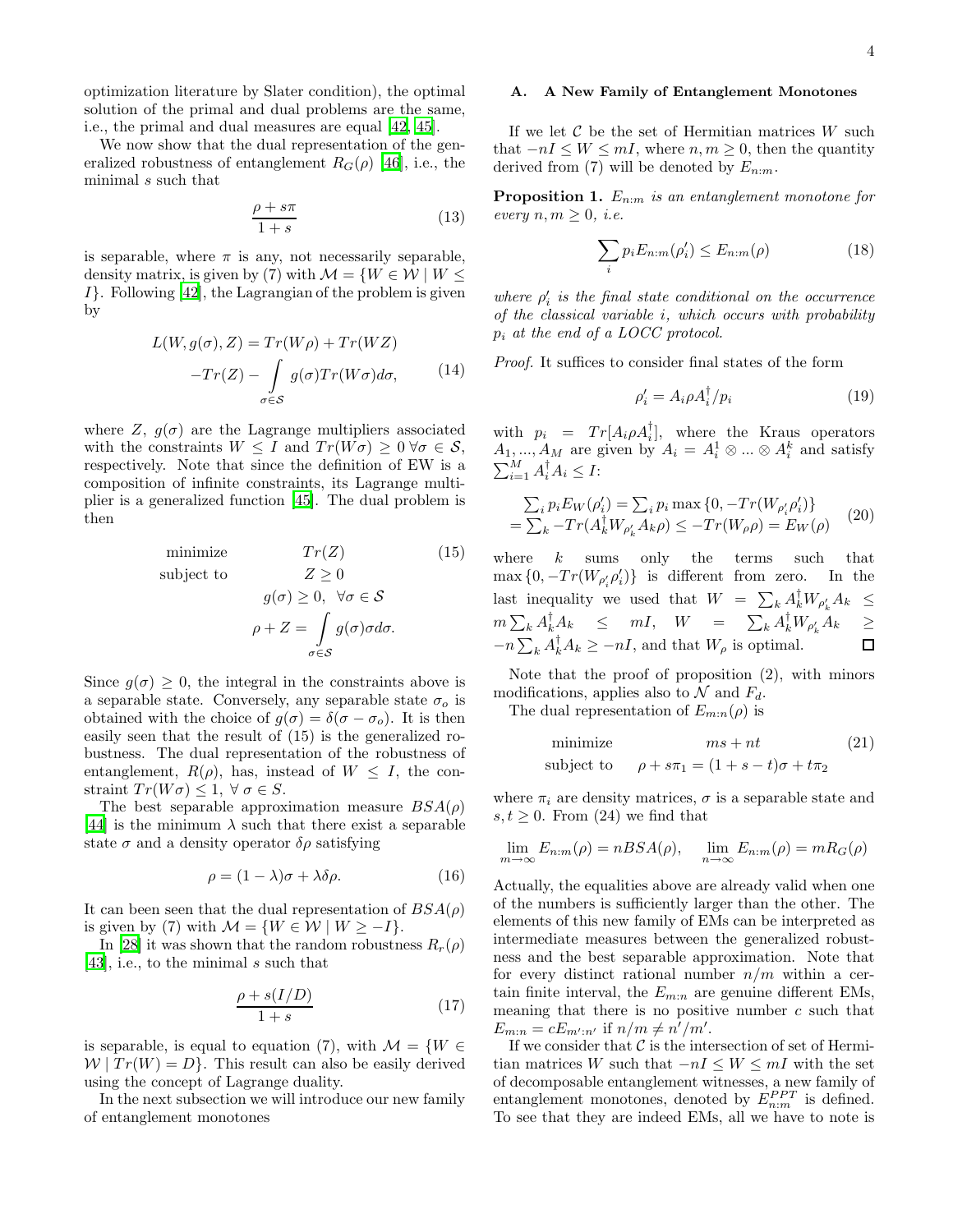that for every  $A_i = A_i^1 \otimes ... \otimes A_i^k$ ,  $A_i^{\dagger}WA_i$  is a decomposable EW whenever  $W$  is. Therefore, proposition  $(2)$  also applies to them.

It is possible to derive several other families of EMs considering intersections of the sets  $\mathcal C$  of different entanglement measures which can be written as equation (7), such as those given by equations (10-12).

## IV. MULTIPARTITE ENTANGLEMENT HIERARCHY

We now discuss more about the different kinds of multipartite entanglement introduced in the second section. Usually the set of separable states is regarded to be composed of all sates which can be created by LOCC protocols. In this sense, given a specific split and considering that each part of the split can perform global quantum operations on its subsystems, only 1-separable states can be properly identified as separable. However, one might also be interest in the situation where some of the parties are allowed to perform join operations. In this case, the different types of entanglement play an important role. Consider, for example, the situation where k parties want to create a common quantum state and each one is connected to the others via a quantum channel. If they all agree in using their channels, every state can be prepared and the situation becomes trivial. However, suppose that they agree that only  $m \leq k$  parties will use their quantum channels, where the probabilities of which parties will be involved are given by  $p_i$ . At the end of the protocol they will share an ensemble of states,  $\{\rho_i, p_i\},\$ which clearly does not have  $m + 1$ -partite entanglemnt. Now, since erasing classical information cannot create entanglement, we are lead to consider the different kinds of entanglement discussed before. This property is reflected in the condition that every goog entanglement measure should be convex, which we show for every quantity defined according to equation (7)

**Proposition 2.**  $E$  is a convex function for any choice of  $\mathcal{C}, i.e.,$ 

$$
E\left(\sum_{i} p_{i}\rho_{i}\right) \leq \sum_{i} p_{i}E(\rho_{i}),\tag{22}
$$

whenever the  $\rho_i$  are Hermitian, and  $p_i \geq 0$  with  $\sum_i p_i =$ 1.

Proposition (3) follows from the convexity and the concavity of the max and min functions, respectively.

Consider a given  $k$ -partite split of a multi-partite system  $\rho$ . It is possible to attribute  $(k-1)$  numbers,  $E^m$  $1 \leq m \leq k-1$ , where each one quantifies one type of multi-partite entanglement of the system. It is easy to see from equation (3) that all constraints imposed to an EW which detects *m*-partite entanglement  $(m$ -EW), are also imposed to every *n*-EW, with  $n \geq m$ . Hence, the

following order between the  $E<sup>m</sup>$  holds:

$$
E^m(\rho) \ge E^n(\rho), \quad \forall \ n \ge m. \tag{23}
$$

 $E^1(\rho)$ , formed by the OEW with respect to the fully separable states is an upper-bound to all other  $E(\rho)$ , including those with respect to other splits formed by grouping several original parties into one. This means, for example, that in a 3-split,  $E^1(\rho)$  is greater or equal to the bipartite entanglement of any of the three 2-splits, namely A-BC, AB-C and AC-B. Actually, it is possible to establish a complete hierarchy in the proposed measures [\[49\]](#page-14-46).

An interesting measure of entanglement for multipartite systems is the localizable entanglement, introduced by Verstraete et al [\[50\]](#page-14-47). Given a quantum system of n parties  $\rho$ , the *localizable entanglement*  $E_{ij}(\rho)$  is the maximal amount of entanglement that can be created, on average, between the parties  $i$  and  $j$  by performing a single-copy LOCC protocol in the system [\[51](#page-14-48)]. More specifically, if at the end of a LOCC protocol we have an ensemble of states  $\mu = \{p_k, \rho_k^{ij}\}\$ , where  $p_k$  is the probability that the reduced state of the parties i and j is  $\rho_k^{ij}$ , the LE is then given by

$$
E^{ij} = \max_{\mu} \sum_{k} p_k E(\rho_k^{ij}), \qquad (24)
$$

where  $E(\rho)$  represents, in this paper, one measure based on OEWs. The LE has the operational meaning which applies to situations in which out of some multipartite entangled state one would like to concentrate as much entanglement as possible in two particular parties [\[50\]](#page-14-47), which could be used later, for instance, in some quantum information task.

**Proposition 3.** Consider a multi-partite state  $\rho$ . Then

$$
E_{n:m}^{ij} \le E_{n:m}^1(\rho), \quad \forall \ i, j, n, m. \tag{25}
$$

Proof. As in the proof of proposition 2, it suffices to consider final states of the form

$$
\rho_l^{ij} = Tr_{/ij} (A_l \rho A_l^\dagger / p_l) \tag{26}
$$

with  $p_l = Tr[A_l \rho A_l^{\dagger}],$  where  $Tr_{ij}$  stands for the partial where  $H^T$   $\left[ Pr\right]$ , where  $H^T$   $\left[ ij$  stands for the partial trace of all parties, except i and j. The Kraus operators  $A_1, ..., A_M$  are given by  $A_l = A_l^1 \otimes ... \otimes A_l^k$  and satisfy  $\sum_{i=1}^{M} A_i^{\dagger} A_i \leq I.$ 

$$
E_{n:m}^{ij} = \sum_{l} p_l E_{n:m}(\rho_l^{ij}) = \sum_{l} \max \{0, -Tr(I \otimes W_{\rho_l^{ij}} \rho_l)\}
$$
  
=  $\sum_{k} -Tr(A_k^{\dagger} I \otimes W_{\rho_k^{ij}} A_k \rho) \le -Tr(W_{\rho} \rho) = E_{n:m}(\rho)$  (27)

where  $k$  sums only the terms such that  $\max\left\{0,-Tr(W_{\rho'_l}\rho'_l) \right\}$  $\{p'_i\}$  is different from zero. In the last inequality we used that the EW  $\begin{array}{rclcl} W & = & \sum_k A_k^\dagger I \; \otimes \; W_{\rho_k}^{ij} A_k & \leq & m \sum_k A_k^\dagger A_k & \leq & m I, \end{array}$  $W = \sum_{k} A_{k}^{\dagger} I \otimes W_{\rho_{k}}^{ij} A_{k} \ge -n \sum_{k} A_{k}^{\dagger} A_{k} \ge -nI$  and that  $W_{\rho}$  is optimal. Note that proposition (5) also applies to  $E_{n:m}^{PPT}$ .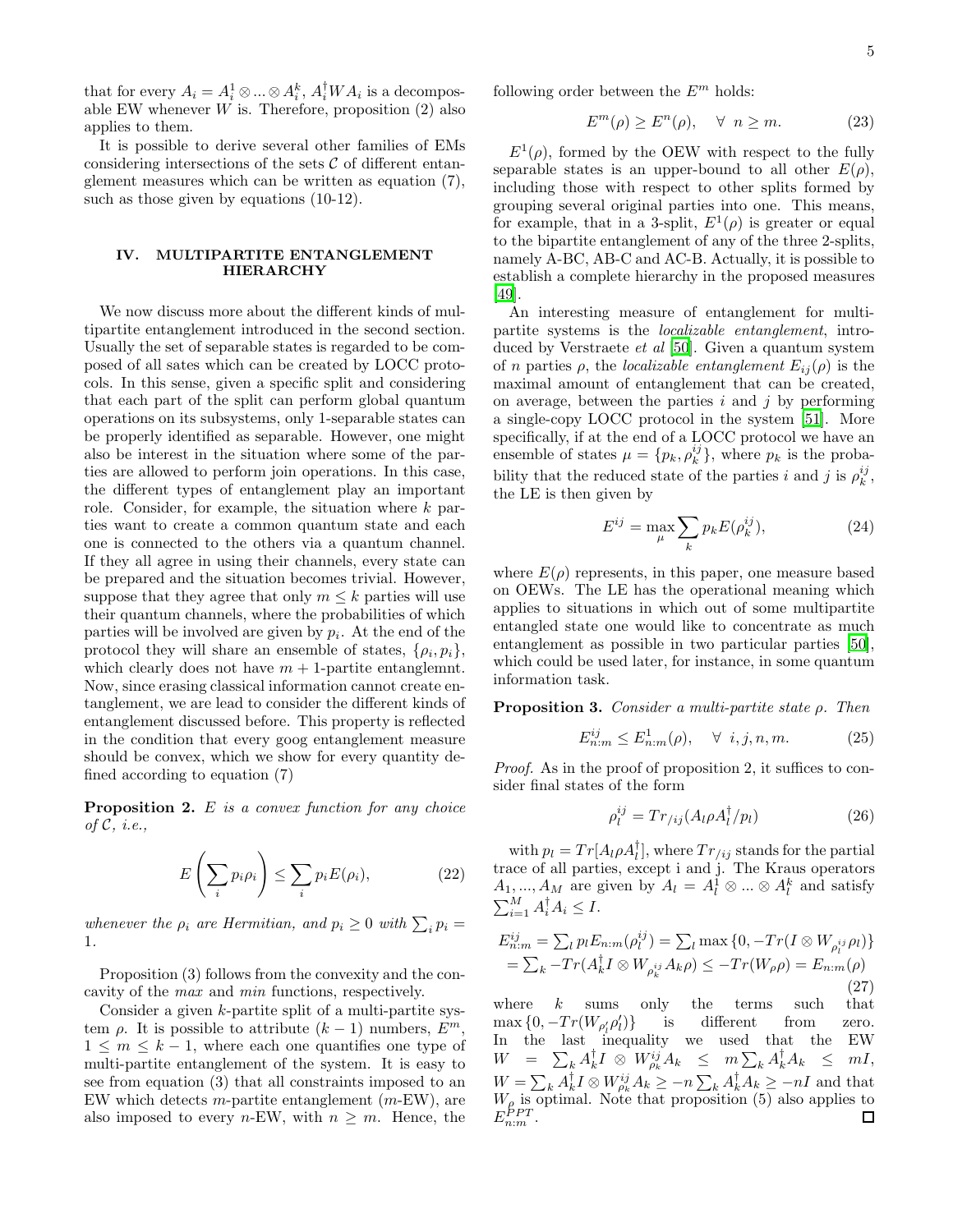The following relation between the negativity,  $\mathcal{N}(\rho)$ , and  $E_{\infty;1}^{PPT}(\rho) = R_G^{PPT}(\rho)$  holds:

# Proposition 4.

$$
\mathcal{N}(\rho) \le E_{\infty:1}^{PPT}(\rho) \le d\mathcal{N}(\rho) \tag{28}
$$

*Proof.* For every positive operator  $M$ , we have

$$
\lambda_{max}(M^{T_A}) \le \lambda_{max}(M) \le d\lambda_{max}(M^{T_A})
$$
 (29)

where the first (second) inequality is saturated for separable (singlet) states. Hence, as  $0 \leq W \leq 1$  implies  $W^{T_A}$  < 1, we find

$$
\mathcal{N}(\rho) = -\min_{0 \le W \le I} Tr(W^{T_A} \rho)
$$
  

$$
\le -\min_{\substack{W^{T_A} < I \\ W \ge 0}} Tr(W^{T_A} \rho) = E^{PPT}_{\infty,1}(\rho) \tag{30}
$$

where we have used that the optimal decomposable EW for a bipartite system has always the form  $W^{T_A}$ ,  $W \geq 0$ . From equation (32) we also find that  $W \geq 0$ ,  $W^{T_A} \leq I$ implies  $0 \leq W \leq dI$ . Thus,

$$
E_{\infty;1}^{PPT}(\rho) = -\min_{\substack{W^{T_A} \le I \\ W \ge 0}} Tr(W^{T_A} \rho)
$$
  

$$
\le -\min_{0 \le W \le dI} Tr(W^{T_A} \rho) = d\mathcal{N}(\rho)
$$
(31)

 $\Box$ 

The second inequality is strict for example on the state

$$
\rho = \frac{I - d(P^+)^{T_A}}{d^2 - d} \tag{32}
$$

where  $P^+$  is the maximal d x d entangled state.

#### V. NUMERICAL CALCULATION

The lack of an operational procedure to calculate entanglement measures in general is ultimately related to the complexity of distinguish entangled from separable mixed states, which was shown to be NP-HARD [\[11\]](#page-14-10). Since an operational measure, which has positive value in every entangled state, would also be a necessary and sufficient test for separability, we should not expect to find one. Nonetheless, some approximative numerical methods based on convex optimization have been proposed to the separability problem [\[24,](#page-14-23) [25,](#page-14-24) [26](#page-14-25)]. What we will show in this section is that these methods can also be used to calculate, approximately, the witnessed entanglement.

The first one, proposed in [\[24\]](#page-14-23) by Brandao and Vianna, linked the optimization of EWs with a class of convex optimization problems known as robust semidefinite programs (RSDP). Although RSDPs belong to NP-HARD, some well known probabilistic relaxations, which transforms the problem in a semidefinite program (SDP),

were applied, leading to a method of optimizing *pseudo*-EWs (operators which are positive in almost all separable states) to every multipartite state and with respect to all types of entanglement.

The second approach, due to Doherty et al [\[25,](#page-14-24) [34\]](#page-14-33) , was actually the first method to the separability problem based on SDP. Using the existence of symmetric extensions for separable states and the concept of duality in convex optimization, a hierarchy of SDPs, where the  $(k+1)$ <sup>th</sup> test is at least as powerful as  $(k)$ <sup>th</sup> (but demands more computational effort), was constructed to detect entanglement. In each step k, an OEW with respect to a restricted set of EWs, which converges to the whole set of EWs in the limit of  $k \to \infty$ , is obtained. This method can be used, however, only for the entanglement with respect to the fully-separable states,  $E^1$ . Note that the further constraints that we demand to the EWs can be incorporated in the SDP, since they are linear matrix (in)equalities.

The last method, introduced by Eisert et al [\[26\]](#page-14-25), is based on recently developed relaxations of non-convex polynomial problems of degree three in a hierarchy of SDPs, which converges to the solution of the original problem as the dimension of the SDP reaches the infinity [\[52\]](#page-14-49). One of the applications of this method is the minimization of the expectation values of EWs with respect to pure product states. Therefore, it can be used together with the second method discussed to lower the value of  $Tr(W\rho)$ , where W is a non-optimal EW determined by some step of the hierarchy.

We would like to stress the complementary character of these methods. Whereas the first method usually provides upper bounds to  $E(\rho)$ , since it only determines pseudo-EWS, the second and third provides lower bounds to  $E(\rho)$ , as the EWs resulting from them are non-optimal. Although only the first one can calculate  $E^m(\rho)$ , for  $m > 1$ , the number of constrains imposed grows exponentially with  $m$ . Thus, in most of cases, we will restrict ourselves to the determination of  $E^1$ , which is an upper bound to all other types of multi-partite entanglement (see section IV).

Note that measures restricted to decomposable EWs can always be exactly calculated, in the worst case, by a semidefinite program.

## A. Example I

As a first example we calculated  $E_{n:1}^1$  and  $E_{n:1}^2$ ,  $0 \le$  $n \leq 1$ , for the following family of states

$$
\rho_q = q|W\rangle\langle W| + (1-q)|GHZ\rangle\langle GHZ|, \ \ 0 \le q \le 1 \ \ (33)
$$

where  $|W\rangle = (|001\rangle + |010\rangle + |100\rangle)/\sqrt{3}$  and  $|GHZ\rangle =$  $(|000\rangle + |111\rangle)/\sqrt{2}$ . The results are plotted in figures (1) and (2). When  $n \ll 1$ ,  $E_{n:1}^1 = nBSA$  and we see that for all q there is not product vectors and even biseparable vectors in the range of  $\rho_q$ . In the other limit, where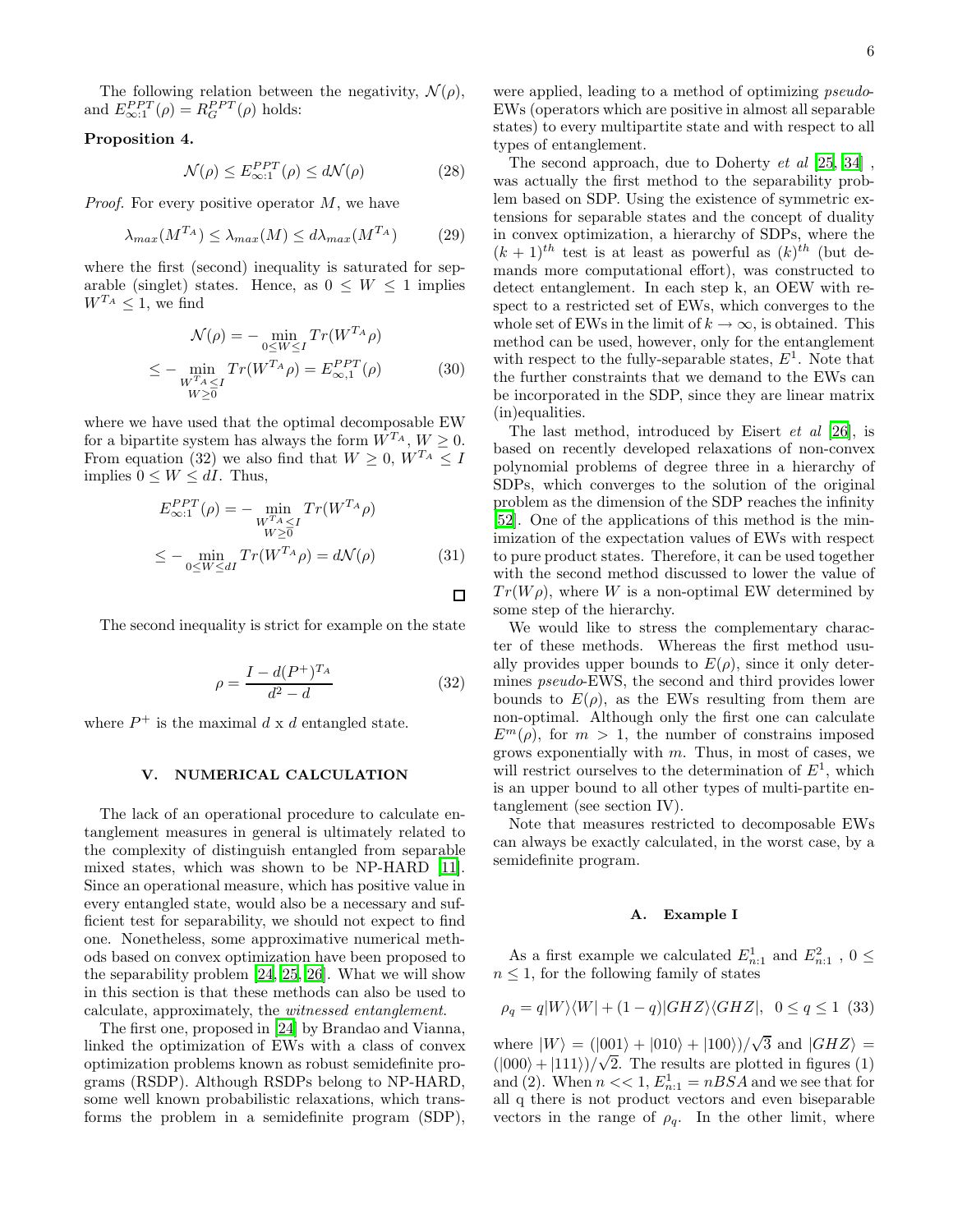

FIG. 1: (Color online)  $E_{n:1}^1(\rho_q)$  for  $0 \le n \le 4$  and  $0 \le q \le 1$ .



FIG. 2: (Color online)  $E_{n:1}^2(\rho_q)$  for  $0 \le n \le 4$  and  $0 \le q \le 1$ .

 $E_{n:1}^1 = R_G$ , we find that the generalized robustness of entanglement with respect to biseparable states is the same for all  $\rho_q$  with  $q \leq 0.7$ .

#### B. Example II

The classes of entangled states equivalent by SLOCC for 2 X 2 X n systems were determined in [\[53\]](#page-14-50) and can be represented by the states  $(1-5)$  of figure  $(3)$ . The arrows indicate which transformations are probabilistic possibles.  $E_{n:1}^1$ ,  $0 \le n \le 1$ , was calculated for each of these and plotted in figure (4). Note that for all n considered, the incomparable states (2-3) and (4-5) with respect to state transformations have approximately the same  $E_{n:1}^1$ .



FIG. 3: Representative states of the five distinct classes of 3-entangled states.



FIG. 4:  $E_{n:1}^1(\rho_q)$ ,  $0 \le n \le 4.5$ , for the states (1-5) of figure (3).

#### C. Example III

As a final example, we present a numerical comparison between  $\mathcal N$  and  $E_{\infty,1} = R_G^{PPT}$ . The bipartite PPTgeneralized robustness can be determined as easily as the negativity. Actually, it can be written as

$$
R_G^{PPT}(\rho) = \frac{1}{\lambda_{max}(P^{T_A})} \mathcal{N}(\rho)
$$
\n(34)

where  $\lambda_{max}(P^{T_A})$  is the maximum eigenvalue of the partial transposed projector onto the negative eigenspace of  $\rho^{T_A}$ . We have generated 10<sup>5</sup> random states using the algorithm presented in [\[38\]](#page-14-37) and plotted in figures (5) and (6).

Although  $d\mathcal{N} \geq R_G^{PPT} \geq \mathcal{N}$  (see section IV), we see from figures 5 and 6 that  $R_G^{PPT} \leq 2\mathcal{N}$  for the majority of states.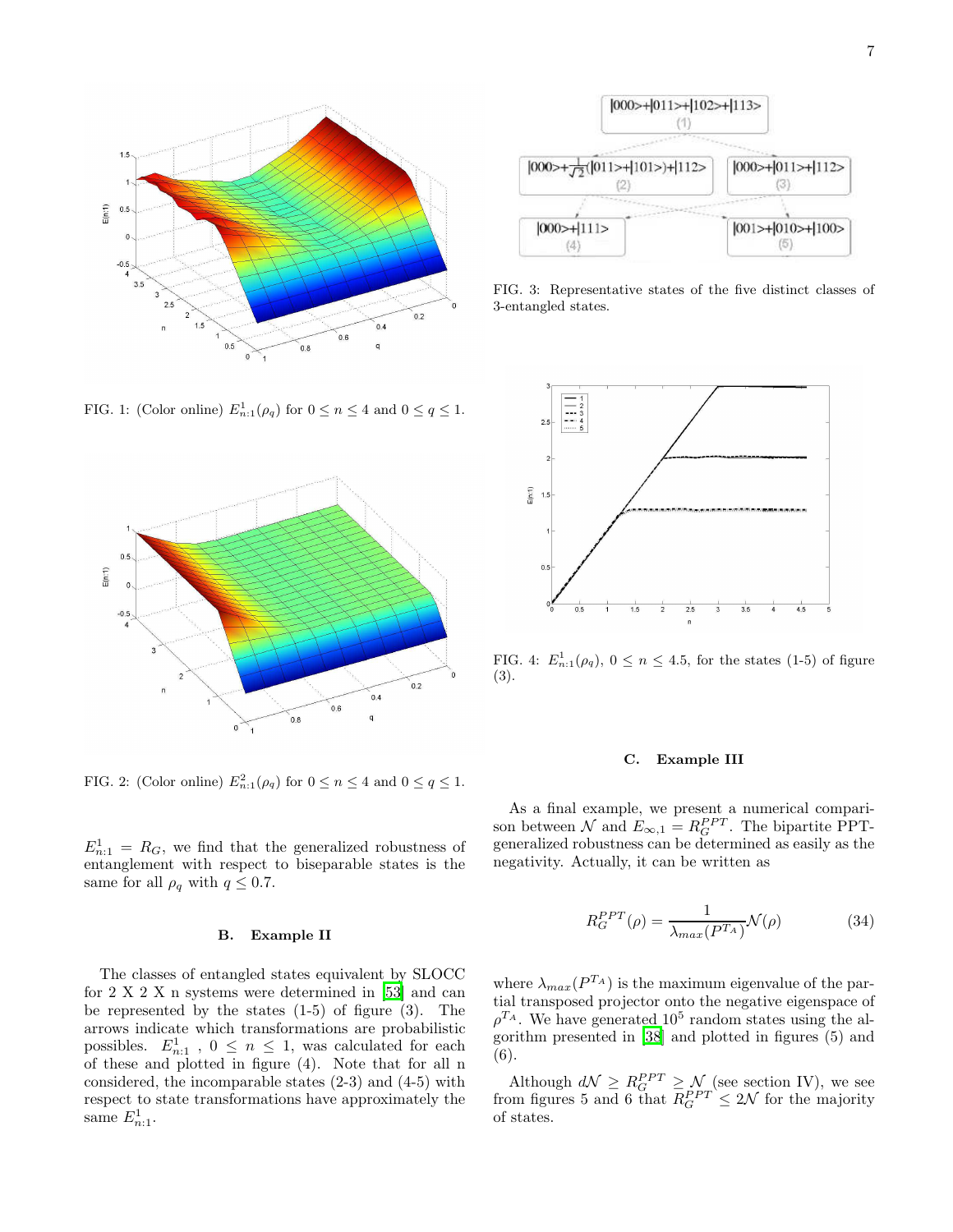

FIG. 5: (Color online)  $R_G^{PPT} x \mathcal{N}$  for  $10^5 4 \times 4$  random sates.



FIG. 6: (Color online)  $R_G^{PPT} x \mathcal{N}$  for  $10^5$  6 x 6 random sates.

### VI. GAUSSIAN STATES

We considered  $n$  distinguishable infinite dimensional subsystems, each with local Hilbert space  $\mathcal{H} = \mathcal{L}^2(\mathcal{R}^n)$ . A Gaussian state is characterized by a density operator whose characteristic function  $\chi_{\rho}(x) = Tr[\rho W(x)]$  is a Gaussian function [\[54](#page-14-51)]. We can write, for every Gaussian state  $\rho$ ,

$$
\rho = \pi^{-n} \int_{\mathcal{R}^{2n}} dx e^{-\frac{1}{4}x^T \gamma x + id^T x} W(x), \tag{35}
$$

where  $W(x) = \exp[-ix^T R]$  are the displacement operators and  $R = (X_1, P_1, X_2, ..., P_n)$ , with  $[X_k, P_l] = i\delta_{kl}$ . The matrix  $\gamma \geq i J_n$  is a 2n x 2n real matrix called correlation matrix  $(CM)$  and d is an 2n real vector called displacement [\[54](#page-14-51)]. The symplectic matrix is given by

$$
J_n = \bigoplus_{k=1}^n J_1, \quad J_1 = \begin{pmatrix} 0 & -1 \\ 1 & 0 \end{pmatrix} \tag{36}
$$

Note that the displacement of a state can always be adjusted to  $d = 0$  by a sequence of unitaries applied to individual modes. This implies that d is irrelevant for the study of entanglement. Thus, we set  $d = 0$  for now on without loss of generality.

The optimization of EWs for states of infinite dimension is completely infeasible. Nonetheless, we can still obtain meaningful quanties if we restrict it to a simpler, but sufficiently large, set of operators. An obvious choice would be the restriction to Gaussian entanglement witnesses (GEW), i.e., Gaussian operators which are positive in separable Gaussian states. Unfortunately, none Gaussian entangled state is detected by a GEW. Assuming that G is a GEW with covariance matrix  $\Gamma$ , we find

$$
Tr(\rho G) = \int_{\mathcal{R}^{2n}} dx e^{-\frac{1}{4}x^T(\Gamma + \gamma)x + c} \ge 0.
$$
 (37)

Another possible class of operators then is given by

$$
\mathcal{W}_{\mathcal{G}} = \{ Q \in \mathcal{B}(\mathcal{H} \otimes \mathcal{H}) \mid Q = 2^{n} I - G \},\qquad(38)
$$

where  $G$  is a Gaussian operator and  $I$  the identity oper-ator [\[55\]](#page-14-52). In the next proposition we show that  $E_{\infty:m}^G(\rho)$ given by

$$
E_{\infty:1}^G(\rho) = \max\left\{0, -\min_{Q \in \mathcal{W}_{\mathcal{G}},\ Q \le I} Tr(Q\rho)\right\} \tag{39}
$$

can be very efficiently numerically calculated by a simple semidefinite program.

#### Proposition 5.

$$
E_{\infty:m}^G(\rho) = \max\{0, \ \det(\Gamma + \gamma)^{-1/2} - 2^n\} \tag{40}
$$

where the matrix  $\Gamma \in M_{2n}(\mathcal{R})$  is obtained by the following SDP determinant maximization problem

$$
\max_{\Gamma,\tau,\Delta,s_{ij}} \det(\Gamma + \gamma)^{-1/2}
$$
  
subject to  $-1 \le \tau \le 1$ ,  $\Gamma \ge 0$ 

$$
\begin{pmatrix} \tilde{\Gamma}_2 + i\tau J & \tilde{\Gamma}_{12}^T \\ \tilde{\Gamma}_{12} & \tilde{\Gamma}_1 - iJ \end{pmatrix} \ge 0
$$
\n(41)

$$
\begin{pmatrix} J_n + \Gamma & \Delta \\ \Delta & D(\Delta) \end{pmatrix} \ge 0, \quad \begin{pmatrix} s_{k-1,2l-1} & s_{k,l} \\ s_{k,l} & s_{k-1,2l} \end{pmatrix} \ge 0
$$

 $s_{k-1,2l-1} \geq 0$ ,  $s_{k-1,2l} \geq 0$ ,  $s_{kl} \geq 2$ ,  $k = 1..l, i = 1...2^{l-k}$ 

where  $\Delta$  is a n x n lower triangular matrix comprised of additional variables,  $D(\Delta)$  is a diagonal matrix with same diagonal entries as those of  $\Delta$ , l is the smallest number such that  $2^l \geq n$ , and  $s_{0,i} = \Delta_{ii}$  if  $1 \leq i \leq n$  and  $s_{0,i} = 2 \text{ if } n \leq i \leq 2^l.$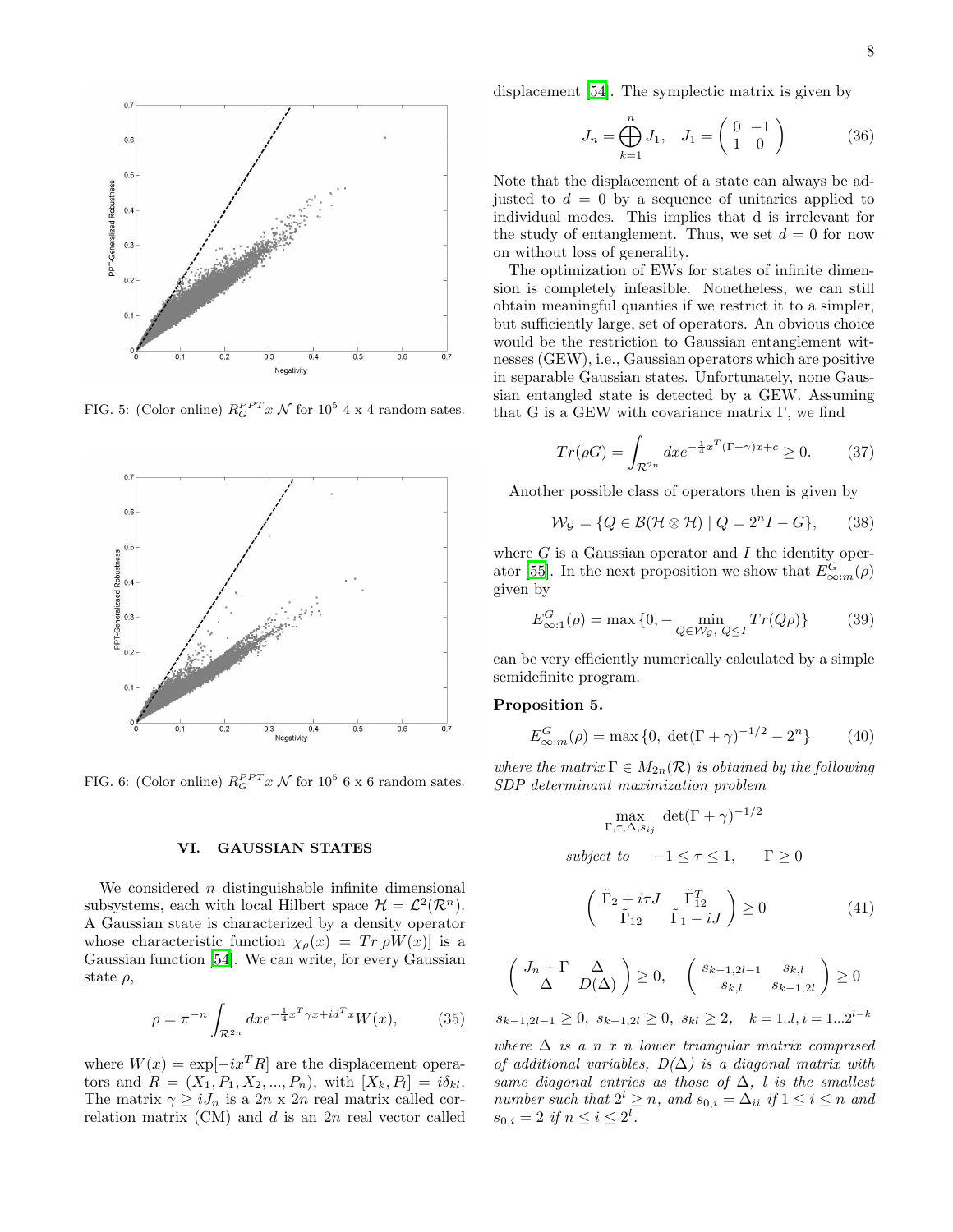Proof. Consider the following structure for the bipartite Gaussian operator G

$$
G = \int_{\mathcal{R}^{2n}} dx e^{-\frac{1}{4}x^T \Gamma x} W(x),\tag{42}
$$

where  $\Gamma^T = \Gamma \geq 0 \in M_{2n}(\mathcal{R})$ , with modes 1 to m and  $m+1$  to n belonging to Alice and Bob, respectively. The optimization objective  $Tr(Q\rho)$ , where  $Q = 2^{n}I - G$ , can be written as

$$
2^{n} - \pi^{-n} \int_{\mathcal{R}^{2n}} dx e^{-\frac{1}{4}x^{T}(\Gamma + \gamma)x} = 2^{n} - \det(\Gamma + \gamma)^{-1/2} \tag{43}
$$

From the Jamiolkowski isomorphism, Q is an EW iff the map Q defined as  $Q = I \otimes Q(P^+) = 2^n I - I \otimes \mathcal{G}(P^+)$ [\[56\]](#page-14-53) is positive, which is equivalent to  $\rho' = I \otimes \mathcal{G}(\rho) \leq 2^n I$ , for every density operator  $\rho$ . The covariance matrix of  $\rho', \gamma',$  can be written as [\[57](#page-14-54)]

$$
\gamma' = S^T \sigma S,\tag{44}
$$

where  $S \in Sp(2n, \mathcal{R})$  and  $\sigma$  is the covariance matrix

$$
\sigma = \text{diag}(\mu_1, \mu_1, ..., \mu_n, \mu_n)
$$

corresponding to a tensor product of states diagonal in the number basis given by

$$
M' = \bigotimes_{i} \frac{2}{\mu_i + 1} \sum_{k=0}^{\infty} \left( \frac{\mu_i - 1}{\mu_i + 1} \right) |k\rangle_{ii} \langle k|, \qquad (45)
$$

 $|k\rangle_i$  being the k-th number state of the Fock space  $\mathcal{H}_i$ [\[58\]](#page-14-55). The symplectic transformation (47) is reflected in the Hilbert space level by an unitary transformation:  $G = U(S)^{\dagger} G' U(S)$ . Since we are considering bounded operators, the  $\mu_i$  must be non-negative. We also see that the positiveness of  $Q$  is equivalent to

$$
\lambda_{max}(\rho') = \prod_{j=1}^{n} \left(\frac{1}{1+\mu_j}\right) \le 1, \ \forall \rho' \tag{46}
$$

Thus, since we are only considering Gaussian operators, equation (49) is satisfied iff  $\gamma' \geq 0$  for every  $\gamma \geq iJ$ , where  $\gamma'$  and  $\gamma$  are the covariance matrices of  $\rho'$  and  $\rho$ , respectively. Following Giedke and Cirac [\[54\]](#page-14-51), one finds that  $Q$  is positive iff

$$
\min_{z \in \mathcal{C}^{2n}} \max \left\{ z^\dagger (M + iJ)z, z^\dagger (M - iJ)z \right\} \ge 0 \tag{47}
$$

where  $M = \tilde{\Gamma}_2 - \tilde{\Gamma}_{12}^T (\tilde{\Gamma}_1)^{-1} \tilde{\Gamma}_{12}$  and  $\tilde{\Gamma} = (I \oplus \Lambda) \Gamma (I \oplus \Lambda),$ with  $\Lambda = \text{diag}(1, -1, 1, -1, ..., -1)$ . The matrices  $\Gamma_i$  are such that

$$
\Gamma = \left(\begin{array}{cc} \Gamma_1 & \Gamma_{12} \\ \Gamma_{12}^T & \Gamma_2 \end{array}\right)
$$

We now express condition (50) as a linear matrix inequality. Equation (50) is equivalent to

$$
z^{\dagger}(M+iJ)z \ge 0 \quad \forall z \in \mathcal{C}^{2n} \quad \text{s.t.} \quad z^{\dagger}(M-iJ)z \le 0
$$
  

$$
z^{\dagger}(M-iJ)z \ge 0 \quad \forall z \in \mathcal{C}^{2n} \quad \text{s.t.} \quad z^{\dagger}(M+iJ)z \le 0
$$

An important theorem of matrix analysis, known as Sprocedure, can be stated as follows: a quadratic function in the variable x,  $G(x)$ , is positive for all x such that  $H(x) \geq 0$ , where  $H(x)$  is another quadratic function, iff there exists a positive real number  $\tau$  such that  $G - \tau H \ge$ 0, for all  $x$  [\[59\]](#page-14-56).

Applying it to the two conditions above we find that equation (50) holds iff there exists a positive number  $\tau$ such that

$$
M + \tau iJ \ge 0, \quad -1 \le \tau \le 1 \tag{48}
$$

We now use another fact of matrix analysis which says that the constraints on the Schur complement  $R >$ 0,  $Q - SR^{-1}S^{T} \ge 0$  and ker(R) ⊆ ker(Q) are equivalent to

$$
\left(\begin{array}{cc} Q & S \\ S^T & R \end{array}\right) \geq 0
$$

Hence, applying it to equation (51), we find that a Gaussian operator  $G$  is an EW iff there exists a real number  $-1 \leq \tau \leq 1$  such that equation (44) holds.

From the Williason decomposition, we see that  $Q \leq I$ is equivalent to

$$
\prod_{i=1}^{n} \left( \frac{2}{\eta_i + 1} \right) = 2^n \det(I + (S^T)^{-1} \Gamma S^{-1})^{-1} \le 1, \quad (49)
$$

where  $\eta_i$  ate the symplectic eigenvalues of Q. Since S is symplectic, one has  $S^T J_n S = J_n$ , so that  $\det(I +$  $(S^T)^{-1} \Gamma S^{-1}$ )<sup>-1</sup> = det $[J_n^T (S^T)^{-1} (J_n + \Gamma) S^{-1}]^{-1}$  =  $\det(J_n + \Gamma)^{-1}$ . The proposition then follows from reference [\[60](#page-14-57)], which presents a LMI representation for the inequality  $\det(A)^{1/m} \geq t$ , where A is a positive  $m \times m$ real matrix.

## VII. STATES WITH SYMMETRY

Entanglement measures have usually their calculation greatly simplified when the state in question has certain symmetries. Following  $[61]$ , let G be a closed group of product unitary operators of the form  $U = U_1 \otimes U_2$ . Defining the projection

$$
\mathbf{P}(A) = \int dU \, UAU^*, \tag{50}
$$

for any operator A on  $H_1 \otimes H_2$  [\[63\]](#page-15-1), where dU is the Haar measure of  $G$ , we say that an operator  $M$  is invariant under G if  $P(M) = M$ , which is equivalent to  $[U, M] =$ 0 for all  $U \in G$ . Consider now the determination of any measure expressed by equation (7). If the state in question has the property  $P(\rho) = \rho$ , then one can restrict the optimization in (7) to operators with the this same symmetry. More specifically,

$$
E(\rho) = -\min_{W \in \mathcal{M}} Tr(W\rho) = -\min_{W \in \mathcal{M}} Tr(W\mathbf{P}(\rho))
$$
  
= 
$$
-\min_{W \in \mathcal{M}} Tr(\mathbf{P}(W)\rho) = -\min_{W \in \mathbf{P}(\mathcal{M})} Tr(W\rho), \quad (51)
$$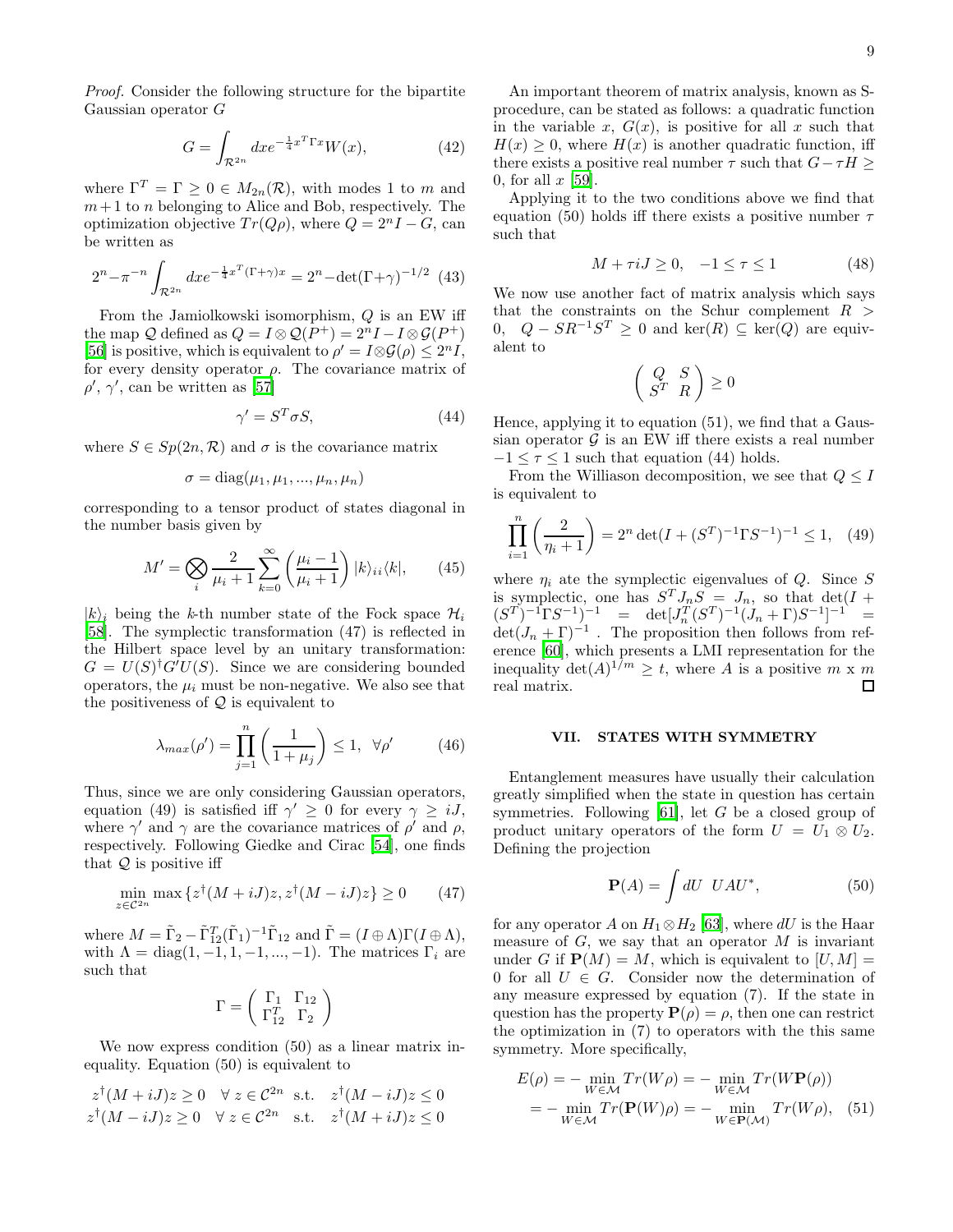where  $P(\mathcal{M}) = \{ W \in \mathcal{M} \mid W = P(W) \}$  [\[62\]](#page-15-2).

As an example, consider the isotropic states  $\rho_p$  on  $\mathcal{C}^d$  $\otimes$  $\mathcal{C}^d$ 

$$
\rho_p = pP^+ + (1 - p)\frac{I}{d^2},\tag{52}
$$

where  $P^+ = |\Phi^+\rangle\langle\Phi^+|$  is the maximally entangled state. It can be shown that  $P^+$  and the identity are the only operators which commute with all unitaries of the form  $U \otimes U^*$ . Hence, the OEWs for  $\rho_p$  can be written as

$$
W(\rho_p) = a(p)P^+ + b(p)I.
$$
\n<sup>(53)</sup>

Since  $\langle \psi | P^+ | \psi \rangle \leq 1/d$ , for every separable state  $|\psi\rangle$ , we find

$$
E_{n:1}(\rho_p) = \begin{cases} (n+1)p + \frac{(1-p)(n+1)}{d^2} - 1 & n \leq d - 1, \\ dp + \frac{1-p}{d} - 1 & n \geq d. \end{cases}
$$

As the OEWs for this family of states are decomposable, equation (57) is also valid to  $E_{n:1}^{PPT}$ .

# VIII. SUPERSELECTION RULES

The effect of superselection rules (SSR) in theory of entanglement has been studied recently under a number of different perspectives [\[64,](#page-15-3) [65](#page-15-4), [66,](#page-15-5) [67](#page-15-6)]. Two striking features emerge from the existence of a SSR. The entanglement of a given state under SSR is usually reduced [\[65\]](#page-15-4) and the notion of nonlocality has to be redefined, as there exists separable states that cannot be created by LOCC [\[64](#page-15-3)]. In this section we show how the witnessed entanglemet fit in each of these scenarios.

Following Bartlett and Wiseman [\[65](#page-15-4)], we define a SSR as a restriction on the allowed local operations on a system, associated with a group of physical transformations G. An operation  $\mathcal O$  is G-covariant if

$$
\mathcal{O}[T(g)\rho T^{\dagger}(g)] = T(g)\mathcal{O}[\rho]T^{\dagger}(g), \tag{55}
$$

for all group elements  $g \in G$  and all density operators  $\rho$ . Then the SSR associated to G is the restriction on the allowed operations on the system to those G-invariant. As these restrictions make a state  $\rho$  indistinguishable from the states  $T(g)\rho T^{\dagger}(\rho)$  for all  $g \in G$ , it is convenient to describe  $\rho$  by the *G*-invariant state

$$
\mathcal{G}(\rho) = \int\limits_G dg T(g) \rho T^{\dagger}(g),\tag{56}
$$

where  $dg$  is the group-invariant Haar measure. For multipartite systems, where the SSRs are local, we have  $\mathcal{G}[\rho] = \mathcal{G} \otimes \ldots \otimes \mathcal{G}[\rho]$ . As it was shown in [\[65](#page-15-4)], the maximal amount of entanglement which can be produced by LOCC in a register shared by all the parties, initially in a product state and not subjected to SSRs, from a state  $\rho$ , constrained by a G-SSR, is given by the entanglement

they can produce from  $\mathcal{G}(\rho)$  by unconstrained LOCC. If  $E$  is an entanglement monotone, any LOCC applied to  $\mathcal{G}(\rho)$ , can, on average, at most maintain  $E(\mathcal{G}[\rho])$ . Since it is always possible to reach this bound applying local swap operators, we have that the maximal amount of entanglement produced by SSR is exactly  $E(\mathcal{G}[\rho])$ . Hence, from section (VII), it follows that, under a G-SSR

$$
E(\rho) = \max\{0, -\min_{W \in \mathcal{G}[\mathcal{M}]} Tr(W\rho)\},\tag{57}
$$

where  $\mathcal{G}[\mathcal{M}] = \{W \in \mathcal{M} \mid W = \mathcal{G}[W]\}\$  [\[68\]](#page-15-7).

We now consider the effect of SSRs in the notion of locality. The states that can be prepared locally in the presence of a G-SSR are those which can be written as (1), with each  $|\psi_i\rangle_k$  being G-invariant. It is possible to detect nonlocal states with witness operators, defining a G-nonlocality witness (GW) as a Hermitian operator which satisfies equation (3), with  $|\psi\rangle_{P_k^m P_k^m} \langle \psi| =$  $\mathcal{G}[\psi\rangle_{P_k^m P_k^m} \langle \psi |]$ , for all i and k. This nonlocal character of some states in the presence of a SSR can be quantified [\[67\]](#page-15-6). We can then, as it was done with entanglement, use GWs to perform this quantification. A witnessed nonlocality measure,  $N_G$ , will be any quantie given by equation (7), with the set of EWs substituted by the set of nonlocality witnesses. It is easy to see that all properties discussed for E are valid for  $N_G$ .

As an example, considered the following state

$$
\rho = \frac{1}{4} (|0\rangle_A \langle 0| \otimes |0\rangle_B \langle 0| + |1\rangle_A \langle 1| \otimes |1\rangle_B \langle 1|) + \frac{1}{2} |\Psi_+\rangle_{AB} \langle \Psi_+|, \qquad (58)
$$

where  $|\Psi_+\rangle_{AB} = (|0\rangle_A|1\rangle_B + |1\rangle_A|1\rangle_B)/\sqrt{(2)}$ . Verstraete and Cirac have shown [\[64](#page-15-3)] that, although this state has a separable decomposition, it is not local when a particle number SSR exists, since all possible separable decompositions have local states involving superpositions of a different number of particles. Any Hermitian matrix with positive diagonal entries is a G-nonlocality witness in this case. This should be contrasted with the case of a general EW, where an infinite number of inequalities are necessary for its characterization. Calculating, for example, the nonlocal measure equivalent to  $E_{\infty:1} = R_G$ ,

$$
N_G(\rho) = \max\{0, -\min_{G \in \mathcal{G}} Tr(G\rho)\},\
$$

where  $\mathcal{G} = \{G \mid G_{ii} \geq 0, G \leq I\}$ , we find  $N_G(\rho) = 1/2$ , with  $G = -|01\rangle\langle10| - |10\rangle\langle01|$ .

## IX. INDISTINGUISHABLE PARTICLES

The study of entanglement in systems of indistinguishable particles has been the subject of recent controversy [\[69,](#page-15-8) [70](#page-15-9), [71,](#page-15-10) [72,](#page-15-11) [73](#page-15-12)]. At least three different approaches to the problems have been proposed, namely, the entanglement of modes [\[69](#page-15-8)], the quantum correlations [\[72\]](#page-15-11) and the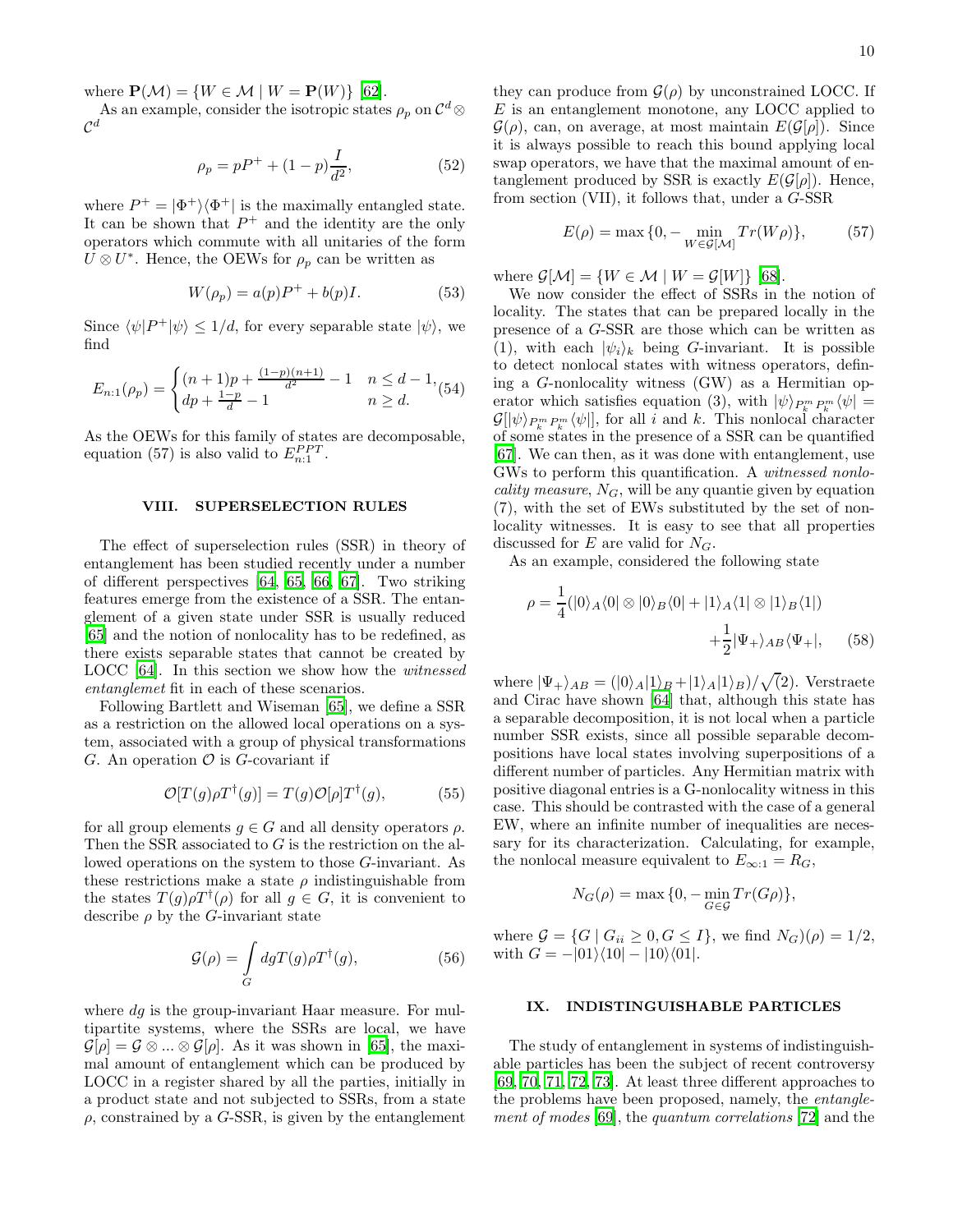entanglement of particles [\[73\]](#page-15-12). Each of these has its own advantages and drawbacks, and no consensus has been reached on which one is the most suitable. In this section we show how the proposed measures based on EW can be used to quantify entanglement in each of the three methods.

We start with the entanglement of modes, proposed by Zanardi [\[69\]](#page-15-8), which suggests that the entanglement of indistinguishable particles should be calculated by any regular entanglement measure, using the density matrix in the mode-occupation, or Fock, representation. In this case it is clear that the determination of the witnessed entanglement follows straightforwardly.

The quantum correlations, introduced by Schliemann et al [\[72](#page-15-11)], is motivated by the believe that no quantum correlations due to symmetrization (for bosons) or antisymmetrization (for fermions) should be considered as true entanglement. Then, the characterization of entanglement, for pure states, is determined by the Slater rank of the state, as opposed to the Schimdt rank usually considered in distinguishable particles. Furthermore, Schliemann *et al* have shown that the concept of entanglement witness is also applicable to multipartite systems of indistinguishable particles [\[74\]](#page-15-13) and, thus, the witnessed entanglement are well defined in this case too.

The last approach, due to Wiseman and Vaccaro [\[73\]](#page-15-12), is probably the best motivated one. The entanglement of particles is defined as the maximal amount of entanglement, computed by a standard measure, which Alice and Bob can produce between a quantum register, shared by them, composed of distinguishable particles by local operations. The amount of entanglement will clearly depends on the physical constraints imposed, which are in most of cases expressed as a SSR. Therefore the approach presented in the previous section to SSR can also be applied in this case.

#### X. TELEPORTATION DISTANCE

In this section we derive lower bounds to the teleportation distance, using  $E_{n:m}$ . We consider a quantum state  $\rho$  shared by k parties and ask what is the best possible teleportation distance attained by a LOCC protocol when the parties form two groups and teleport a quantum state from one group to the other.

Consider a teleportation protocol where a bipartite state  $\rho_{AB}$  is used as a quantum channel between Alice and Bob. Following the approach of Vidal and Werner to the negativity [\[36](#page-14-35)], we will first consider the single distance of a bipartite state defined as:

$$
\Delta(P_+,\rho) \equiv \inf_P ||P_+ - P(\rho)||_1,
$$
 (59)

where  $P_+$  is the maximally entangled state and the infimum is taken over LOCC protocols P. Using the convexity and the invariance under unitary transformations in the two terms of the absolute distance, and the invariance

of  $P_+$  under unitary transformations of the form  $U \otimes U^*$ , we may assume that the optimal state which minimizes equation (62),  $P_{opt}(\rho)$ , has undergone a twirling operation [\[75](#page-15-14)] and, therefore, is a noise singlet,

$$
\rho_p = pP_+ + (1 - p)\frac{I \otimes I}{d^2}.
$$
\n(60)

The absolute distance of  $\rho_p$  is given by  $||P_+ - \rho_p||_1 =$  $2(1-p)(d^2-1)/d^2$ . From equation (57),

$$
||P_{+} - \rho_{p}||_{1} = 2\left(1 - \frac{1 + E_{n:1}^{PPT}(\rho_{p})}{d}\right).
$$
 (61)

From the monotonicity of  $E_{n:1}^{PPT}$  under LOCC, we find that, for  $n \geq d$ ,

## Proposition 6.

$$
\Delta(P_+,\rho) \ge 2(1 - \frac{1 + E_{n:1}^{PPT}(\rho)}{d}).
$$
\n(62)

Since  $E_{n:1}^{PPT}(\rho_p) = 2\mathcal{N}(\rho_p)$ , for  $n \geq d$ , we see that  $E_{n:1}^{PPT}$  provides, when  $E_{n:1}^{PPT} \leq 2\mathcal{N}$ , a sharper bound than the one derived from the negativity. In the limit case  $n \to \infty$  already, where  $E_{n,1}^{PPT}$  is equal to the PPTgeneralized robustness, we see from section (V) that the new bound is indeed sharper for the majority of states.

A measure of the degree of performance of a quantum channel is the teleportation distance

$$
d(\Lambda) = \int d\phi ||\phi - \Lambda(\phi)||_1.
$$
 (63)

As it was shown by the Horedecki family [\[6\]](#page-14-5), the minimal teleportation distance that can be achieved when using the bipartite state  $\rho$  to construct an arbitrary teleportation channel is given by

$$
d_{min}(\rho) = \frac{d}{d+1} \Delta(P_+, \rho). \tag{64}
$$

Therefore,

$$
d_{min}(\rho) \le \frac{2d}{d+1} \left(1 - \frac{1 + E_{n:1}^{PPT}(\rho)}{d}\right), \ n \ge d. \tag{65}
$$

Until now we have just adapted Vidal and Werner's reasoning for the negativity to the  $E_{n:1}^{PPT}$ . Nevertheless, as opposed to  $N$ ,  $E_{n:1}^{PPT}$  are also defined to multi-partite systems.

**Proposition 7.** Consider a quantum state  $\rho$  shared by k parties. Let  $\rho^{1..m:(m+1)..k}$  denote a bipartite split of the system, where the parties 1 to m and  $m + 1$  to k form two groups. Then,

$$
d_{min}(\rho^{1..m:(m+1)..k}) \le \frac{2D}{D+1} \left(1 - \frac{1 + (E_{n:1}^{PPT})^1(\rho)}{D}\right),\tag{66}
$$

 $\forall 1 \leq m \leq k$ , where D stands for the minimum of the dimensions of the two groups.

Proposition (8) follows from the upper bound to all types of entanglement provided by  $E^1$ . Equation (57) is saturated, for example, on the k-partite GHZ state  $|\Psi_{GHZ}\rangle = 1/\sqrt{2}(|00...0\rangle + |11...1\rangle).$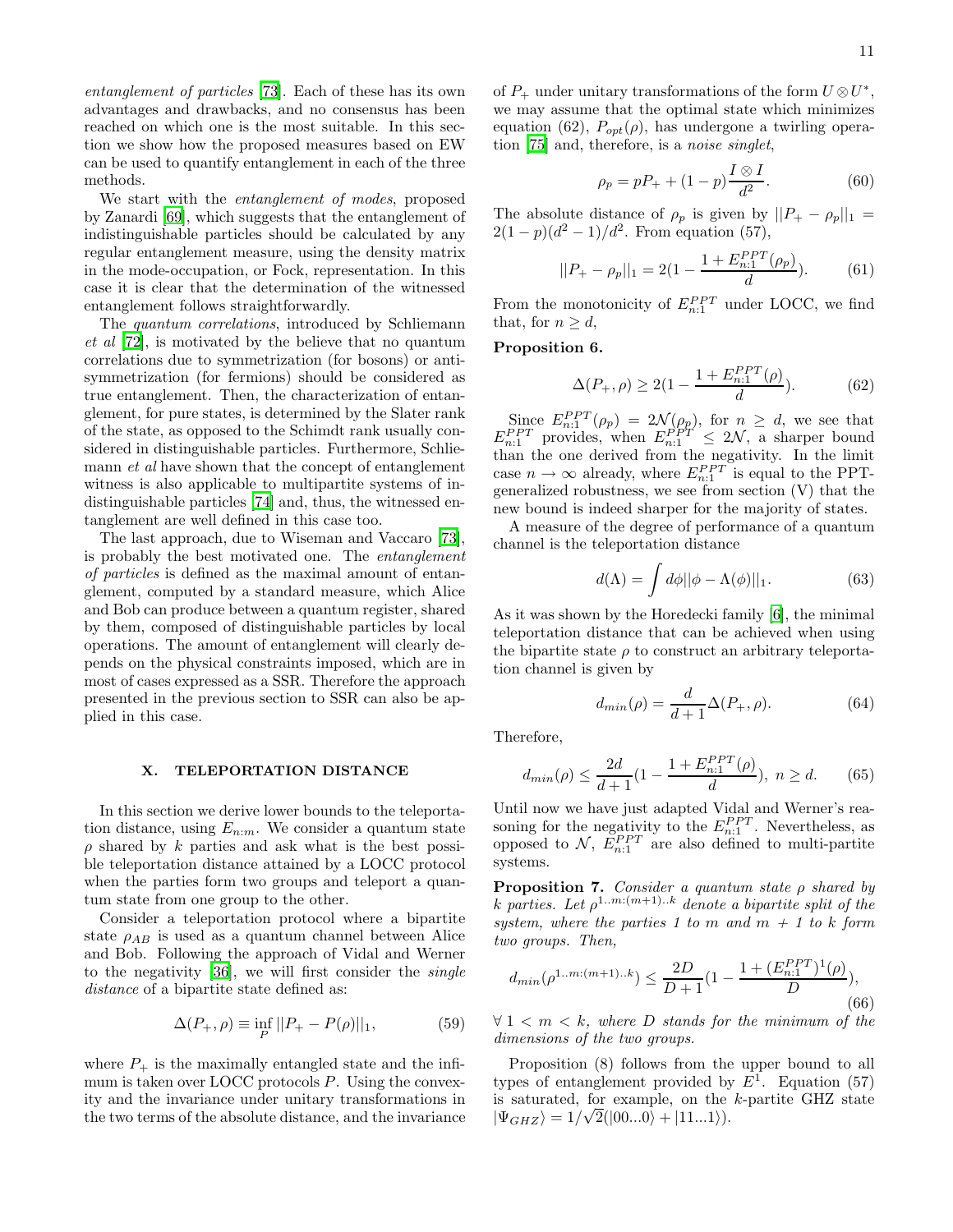# XI. UPPER BOUNDS FOR THE DISTILLABLE ENTANGLEMENT

We now move on to show another application of the family  $E_{1:m}$ , namely bounds to the distillable entanglement of bipartite mixed states. We first derive the following additivity property

## Proposition 8.

$$
E_{n:1}(\rho \otimes \rho) \le E_{n:1}(\rho)^2 + 2E_{n:1}(\rho), \ \ \forall \ n \ge 1. \tag{67}
$$

*Proof.* Consider the dual representation (24) of  $E_{n:1}$ . Let s, t,  $\sigma$ ,  $\pi_1$  and  $\pi_2$  be variables which minimize (24). Then we find  $E_{n:1}(\rho) = s + nt$ , with

$$
\rho = (1 + s - t)\sigma + t\pi_2 - s\pi_2. \tag{68}
$$

Thus,

$$
\rho \otimes \rho = (1+s-t)^2 \sigma \otimes \sigma + t(1+s-t) \sigma \otimes \pi_2
$$
  
\n
$$
-s(1+s-t) \sigma \otimes \pi_1 + t(1+s-t) \pi_2 \otimes \sigma + t^2 \pi_2 \otimes \pi_2
$$
  
\n
$$
-st\pi_2 \otimes \pi_1 - s(1+s-t) \pi_1 \otimes \sigma - st\pi_1 \otimes \pi_2 + s^2 \pi_1 \otimes \pi_1
$$
  
\n
$$
= [1 + (2s+s^2+t^2) - (2t+2st)] \sigma \otimes \sigma
$$
  
\n
$$
+ [t(\rho \otimes \pi_2 + \pi_2 \otimes \rho) + st(\pi_1 \otimes \pi_2 + \pi_2 \otimes \pi_1)]
$$
  
\n
$$
-[s(\rho \otimes \pi_1 + \pi_1 \otimes \rho) + s^2 \pi_1 \otimes \pi_1 + t^2 \pi_2 \otimes \pi_2],
$$

where in the last two lines we used that

$$
\sigma = \frac{1}{1+s-t} (\rho + s\pi_1 - t\pi_2).
$$

It is therefore easily seen that if  $E_{n:1}(\rho \otimes \rho) = s' + nt'$ , then  $s' + nt' \leq s^2 + t^2 + 2s + n(2t + 2st)$ . Hence, as  $n \geq 1$ ,

$$
E_{n:1}(\rho)^2 + 2E_{n:1}(\rho) - E_{n:1}(\rho \otimes \rho)
$$
  
=  $s^2 + n^2t^2 + 2nst + 2st + 2nt - s' - nt'$   
 $\geq s^2 + n^2t^2 + 2nst + 2s + 2nt - s^2 - t^2 - 2s - 2nt - 2nst$   
=  $t^2(n^2 - 1) \geq 0$ .

□

We can define a family of quantities close related to  $E_{n:1}$  by

$$
LE_{n:1}(\rho) = \log_2(1 + E_{n:1}(\rho)).
$$
 (69)

The  $LE_{n:1}(\rho)$  are non-increasing under trace preserving separable operations. From proposition (9) we find that they are also weakly-subadditive. Indeed, for  $n \geq 1$ ,

$$
LE_{n:1}(\rho \otimes \rho) \le \log_2((1 + E_{n:1}(\rho))^2) = 2LE_{n:1}(\rho). \tag{70}
$$

Note that the same results are also valid to  $E_{n:1}^{PPT}$ . We now can state the main result of this section

Proposition 9.

$$
E_D(\rho) \le LE_{n:1}(\rho), \ \forall \ n \ge 1. \tag{71}
$$

where  $E_D(\rho)$  is the distillable entanglement of the bipartite state ρ.

Proof. The proof of proposition (10) is basically an application of a theorem due to the Horodeckis [\[76\]](#page-15-15) which can be stated as follows: any function B satisfying the conditions 1)-3) below is an upper bound for the entanglement of distillation.

- 1. Weak monotonicity:  $B(\rho) \geq B(\Lambda(\rho))$  where  $\Lambda$ is any trace-preserving superoperator realizable by means of LOCC operations.
- 2. Partial subadditivity:  $B(\rho^n) \le nB(\rho)$ .
- 3. Continuity for isotropic states  $\rho_p$  given by equation (55). Suppose that we have a sequence of isotropic states  $\rho_p$  such that  $Tr(\rho_p P^+) \to 1$ , if  $d \to \infty$ . Then we require

$$
\lim_{d \to \infty} \frac{1}{\log_2 d} B(\rho_p) \to 1
$$
\n(72)

We have already shown that  $LE_{n:1}(\rho)$ , for  $n \geq 1$ , satisfies conditions  $(1)$  and  $(2)$ . From equation  $(54)$ 

$$
LE_{n:1}(\rho_p) = \log_2(dp + \frac{1-p}{d}), \ \forall \ n \ge 1 \tag{73}
$$

By evaluating this expression now for large  $d$ , we easily obtain that condition (3) is satisfied. П

It is also possible to state a proposition like (8) to the bounds on the distillable entanglement.  $E^1$  will in this case provide an upper bound to  $E_D$  of all bipartite partitions.

## XII. LOWER BOUNDS FOR THE ENTANGLEMENT OF FORMATION

One of the most celebrated entanglement measures is the entanglement of formation [\[77](#page-15-16)]

$$
E_F(\rho) = \min_{p_1, \psi_i} \sum_i p_i E_E(|\psi_i\rangle),\tag{74}
$$

where  $E_E$  is the entropy of entanglement. Although this measure has a very meaningful physical interpretation and good properties, its calculation has been done only for a very class of states [\[78](#page-15-17)]. We show in this section that any entanglement witness can be used to provide lower bounds to the entanglement of formation.

Let  $\rho = |\Psi\rangle\langle\Psi|$  be a pure bipartite state with the following Schimdt decomposition:

$$
|\Psi\rangle = \sum_{j=1}^{d} c_j |jj\rangle, \quad c_1 \ge c_2 \ge \dots \ge c_d. \tag{75}
$$

An analytic expression for the random robustness  $R_r$  and the generalized robustness  $R_G$  of a pure state given by equation (78) is [\[43\]](#page-14-42)

$$
R_G(\rho) = \left(\sum_{j=1}^d c_j\right)^2 - 1,\tag{76}
$$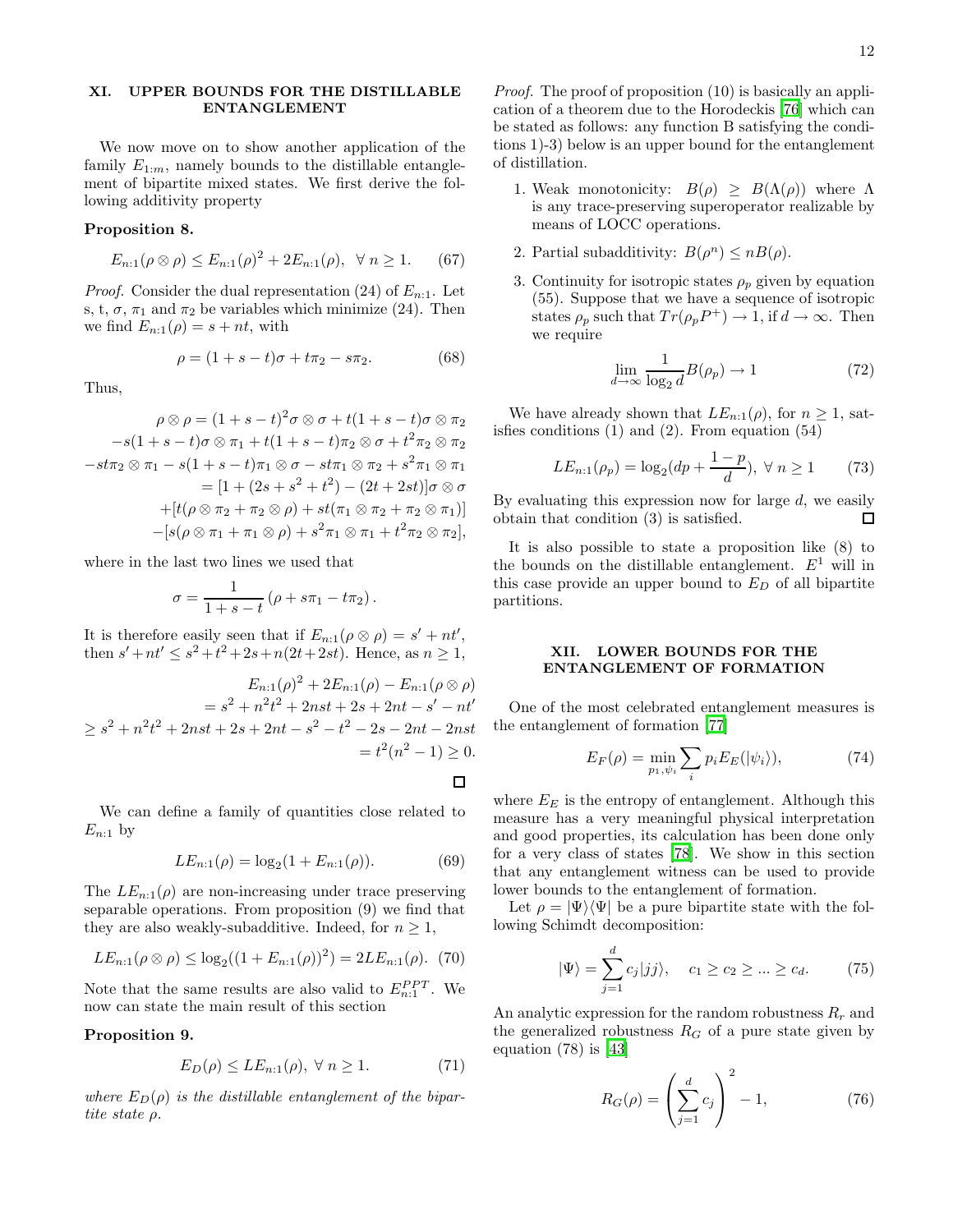$$
R_r(\rho) = c_1 c_2. \tag{77}
$$

We start with two bounds for the entropy of entanglement, i.e., the von Neumann entropy of the reduced density matrix of a pure state  $|\psi\rangle$ . In the case of two qubits, Wootters has shown that [\[79](#page-15-18)]

$$
H\left(\frac{1+\sqrt{1-4c_1^2c_2^2}}{2}\right) = E_E(|\psi\rangle),
$$

where  $H(x) = -x \log(x) - (1 - x) \log(1 - x)$ . That is a particular case of the more general inequality

$$
H\left(\frac{1+\sqrt{1-4c_1^2c_2^2}}{2}\right) \le -\sum_{i}^{d} c_i^2 \log(c_i^2), \ \sum_{i}^{d} c_i^2 = 1.
$$
\n(78)

Another similar inequality is

$$
\frac{\log(d) - 1}{d} \left[ \left( \sum_{i}^{d} c_{i} \right) - 1 \right] \leq - \sum_{i}^{d} c_{i}^{2} \log(c_{i}^{2}). \tag{79}
$$

Equations (72-73) can be proved maximizing the L.H.S. minus the R.H.S. and noting that the maximum is null in both cases.

Choosing  $\{p_i, |\psi_i\rangle\}$  to be an optimal ensemble in equation (71), we have

$$
E_F(\rho) = \sum_i p_i E_E(|\psi_i\rangle) \ge \sum_i p_i H\left(\frac{1 + \sqrt{1 - 4(c_1^2)_i(c_2^2)_i}}{2}\right) \ge H\left(\frac{1 + \sqrt{1 - 4R_r^2(\rho)}}{2}\right)
$$

where we have used the convexity of  $R_r$  and  $f(x)$  =  $H\left(\frac{1+\sqrt{1-4x^2}}{2}\right)$ . Similarly, we find

$$
E_F(\rho) \ge \frac{\log(d) - 1}{d} R_G(\rho). \tag{80}
$$

The bound derived from  $R_r$  is suitable for slightly entangled states, where the Schimdt coefficients of the optimal  $|\psi_i\rangle$  decay fast enough, making the truncation in the second Schimdt coefficient a good approximation.

As an first example, we consider the Horodecki 3x3 states [\[80\]](#page-15-19). These states exhibit bound entanglement, since they have positive partial transposition. They are given by

$$
\rho(a) = \begin{bmatrix} a & 0 & 0 & 0 & a & 0 & 0 & 0 & a \\ 0 & 0 & a & 0 & 0 & 0 & 0 & 0 & 0 \\ 0 & 0 & 0 & a & 0 & 0 & 0 & 0 & 0 \\ 0 & 0 & 0 & 0 & a & 0 & 0 & 0 & 0 \\ a & 0 & 0 & 0 & a & 0 & 0 & 0 & a \\ 0 & 0 & 0 & 0 & 0 & a & 0 & 0 & 0 \\ 0 & 0 & 0 & 0 & 0 & \frac{1+a}{2} & 0 & \frac{\sqrt{1-a^2}}{2} \\ 0 & 0 & 0 & 0 & 0 & 0 & \frac{\sqrt{1-a^2}}{2} & 0 & \frac{1+a}{2} \end{bmatrix}
$$
(81)



FIG. 7: (Coloronline) Lower bound for the Horodecki states using  $R_r$ .

This family of states is interesting to test the first bound since their entanglement of formation was numerically calculated by Audenaert et al [\[81\]](#page-15-20) and was found to be very low. Figure (7) shows the bound provided by  $R_r$  for the states  $\rho' = e\rho(a) + (1 - e)(I/D)$ .

For our second example we consider one of the unique states for which a analytic formula for  $E_F$  is know. It was shown by Terhal and Vollbrecht [\[78](#page-15-17)] that for the isotropic states [\[82](#page-15-21)]

$$
\rho_F = \frac{1 - F}{d^2 - 1} \left( I - P^+ \right) + FP^+
$$

$$
E_F(\rho_F) = \frac{d \log(d-1)}{d-2} (F-1) + \log(d), \ \ F \in \left[\frac{4(d-1)}{d^2}, 1\right] \tag{82}
$$

From section (VII) we find

,

$$
E_F(\rho_F) \ge (\log(d) - 1) \left( F - \frac{1}{d} \right) \tag{83}
$$

We see that, in this case, for sufficiently large d, the difference of the bound and the actual value of  $E_F$  is always less than F.

Note that every entanglement witness  $W$ , after being normalized such that either  $Tr(W) = 1$  or  $W \leq I$  holds, can be used to deliver lower bounds to the entanglement of formation.

## XIII. ENTANGLEMENT, THERMODYNAMICS AND LATTICE SYSTEMS

The study of entanglement properties of many-body systems, manly condensed matter, has received much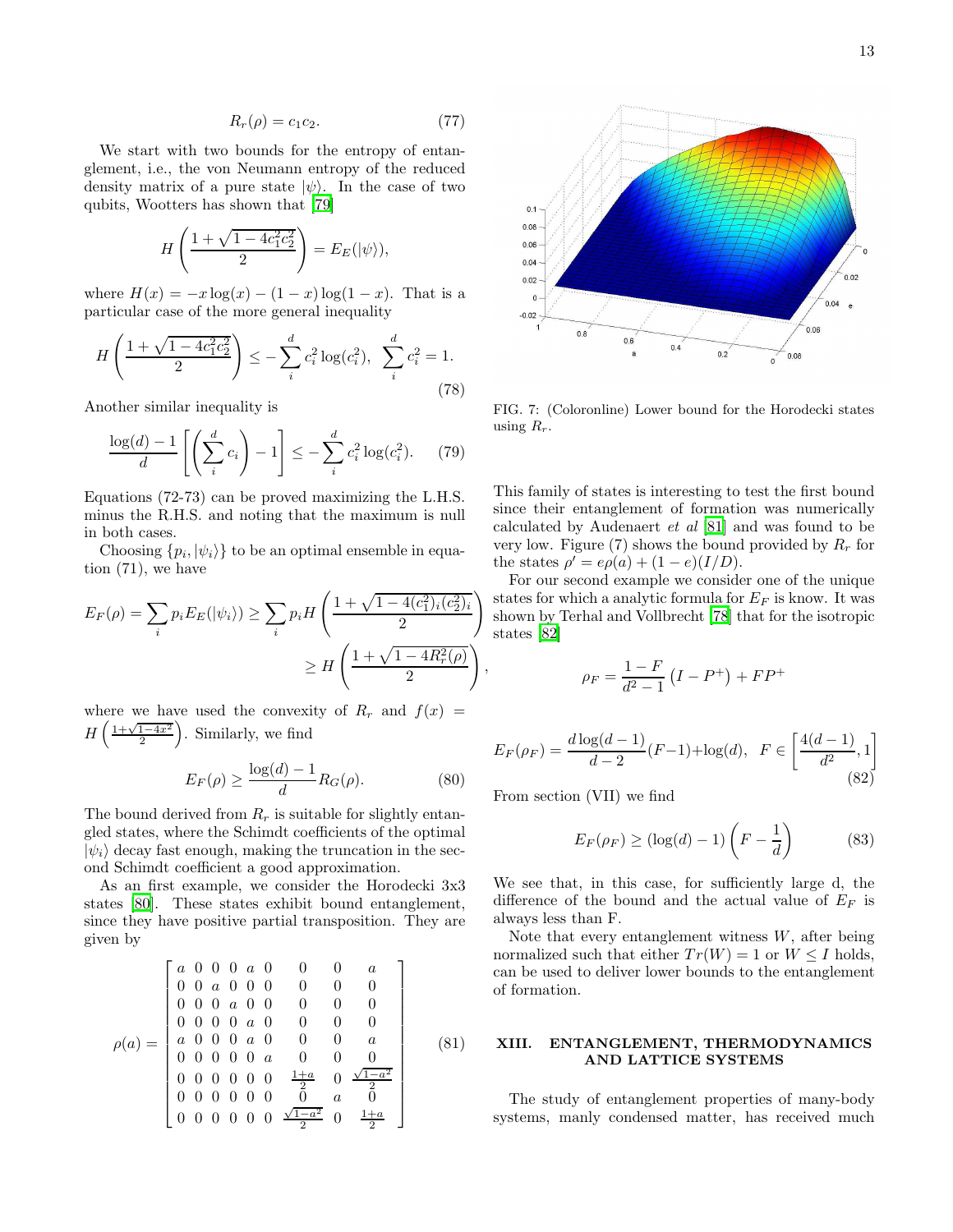attention recently [\[18,](#page-14-17) [19,](#page-14-18) [83](#page-15-22), [84](#page-15-23), [85,](#page-15-24) [86,](#page-15-25) [87,](#page-15-26) [88](#page-15-27), [89](#page-15-28), [90,](#page-15-29) [91](#page-15-30), [92](#page-15-31)]. Several important models have been analyzed and connections with thermodynamic variables, such as internal energy and magnetization, have been raised [\[18,](#page-14-17) [86,](#page-15-25) [87,](#page-15-26) [88,](#page-15-27) [89](#page-15-28)]. The negativity and concurrence have been the most used measures, partly due their easy computation, but also because they made possible the derivation of some interesting simple thermodynamics like equations. This can be understood from the view of the witnessed entanglement. Every quantie derived from (7) not only defines a measure of the degree of entanglement, but also gives a Hermitian operator, which vary for each state, whose expectation value quantifies the entanglement of the state in question. It is exactly the possibility of measure experimentally the amount of entanglement, which is a feature shared by all common thermodynamics variables, that makes quantities expressed by (7) useful to the study of entanglement thermodynamical properties. In this section we present, as an example, the study of entanglement in the XXX Heisenberg model with and without a magnetic field using  $E_{\infty:1} = R_G$ . The corresponding Hamiltonian is given by

$$
H_{XXX} = J \sum_{i=1}^{N} \vec{\sigma}_i \cdot \vec{\sigma}_{i+1} + B \sum_{i=1}^{N} \sigma_i^z.
$$
 (84)

We first consider  $B = 0$ , in which case both Hamiltonians have  $SU(2)$  symmetry. According to section (VII), we can restrict the EWs in (7) to the ones that also have  $SU(2)$  symmetry. Then, from a standard result from representation theory [\[93,](#page-15-32) [94](#page-15-33)], we find that all EWs with this symmetry can be written as

$$
W = \sum_{i} \mu_i V_i,\tag{85}
$$

where  $V_i$  are unitary permutation operators. From analytic and numerical studies for the XXX Heisenberg model of odd N in the fundamental state and in the thermodynamical limit [\[95\]](#page-15-34), we find that all other correlators are very small compared to the first neighbor correlators. We, thus, use the following ansatz for the optimal entanglement witness for the thermal states, at very low temperatures, of Hamiltonians (79) and (80)

$$
W = \left( NI + \sum_{i=1}^{N} \left( \sigma_i^x \sigma_{i+1}^x + \sigma_i^y \sigma_{i+1}^y + \sigma_i^z \sigma_{i+1}^z \right) \right) / 2N,
$$
\n(86)

where the factor  $2N$  in the denominator comes from  $W \leq$ I. Note that this is the EW introduced by Toth et al [\[96\]](#page-15-35). Assuming that  $|B| \ll |J|$ , and using the continuity of OEWs, we find that for the XXX Heisenberg model, at temperatures sufficiently close to zero,

$$
R_G \approx \frac{U - BM}{2NJ} - \frac{1}{2},\tag{87}
$$

where the magnetization and the internal energy are given, respectively, by  $M = \sum_i \langle \sigma_i^z \rangle$  and  $U = \langle H \rangle$ .

We now proceed analysing the relation between entanglement and the magnetic susceptibility  $(\chi)$  in thermal states of  $H_2$ . According to Brukner, Vedral and Zeilinger [\[19\]](#page-14-18), under temperatures close to zero and at zero external magnetic field,  $\chi = (g^2 \mu_B^2 / kT)[NI +$  $(1/3)\sum_i \vec{\sigma_i} \cdot \vec{\sigma_{i+1}}$ . Thus,

$$
\chi \approx \frac{2Ng^2\mu_B^2}{3kT} + \frac{2NR_G}{3kT}.\tag{88}
$$

Remarkably, we see that the susceptibility is given by a term which resembles the classical Curie law more a term which takes into account the entanglement presented in the state. The equation above can be seen as a quantitative version of the experimental result of Ghose et al [\[92\]](#page-15-31), who shown that at very low temperatures the magnetic susceptibility of certain materials is affected by the existence of entanglement.

#### XIV. CONCLUSION

Summarizing, we have presented a new perspective to the quantification of entanglement based on witness operators. Several important EMs were shown to fit into this scenario and a new infinite family of EMs was introduced. The usefulness of the witnessed entanglement was illustrated by the study of diverse features of entanglemnt, including super-selection rules constraints and efficiency of quantum information protocols. Finally, we have shown some interesting preliminary results in the study of thermodynamical properties of entanglement in macroscopic systems.

We believe the results presented in this paper are only preliminary. The quantification on entanglement with EWs might be a very fruitful approach to development of the theory of entanglement, specially in the new applications of entanglement, such as in identifying quantum phase transitions and improving the approximation of mean field theories [\[97](#page-15-36)].

### XV. ACKNOWLEDGMENT

The author would like to thank J. Eisert and D. Santos for helpful comments and especially Michal Horodecki for pointing out a mistake in a earlier version of this draft. Financial support from CNPQ is also acknowledged.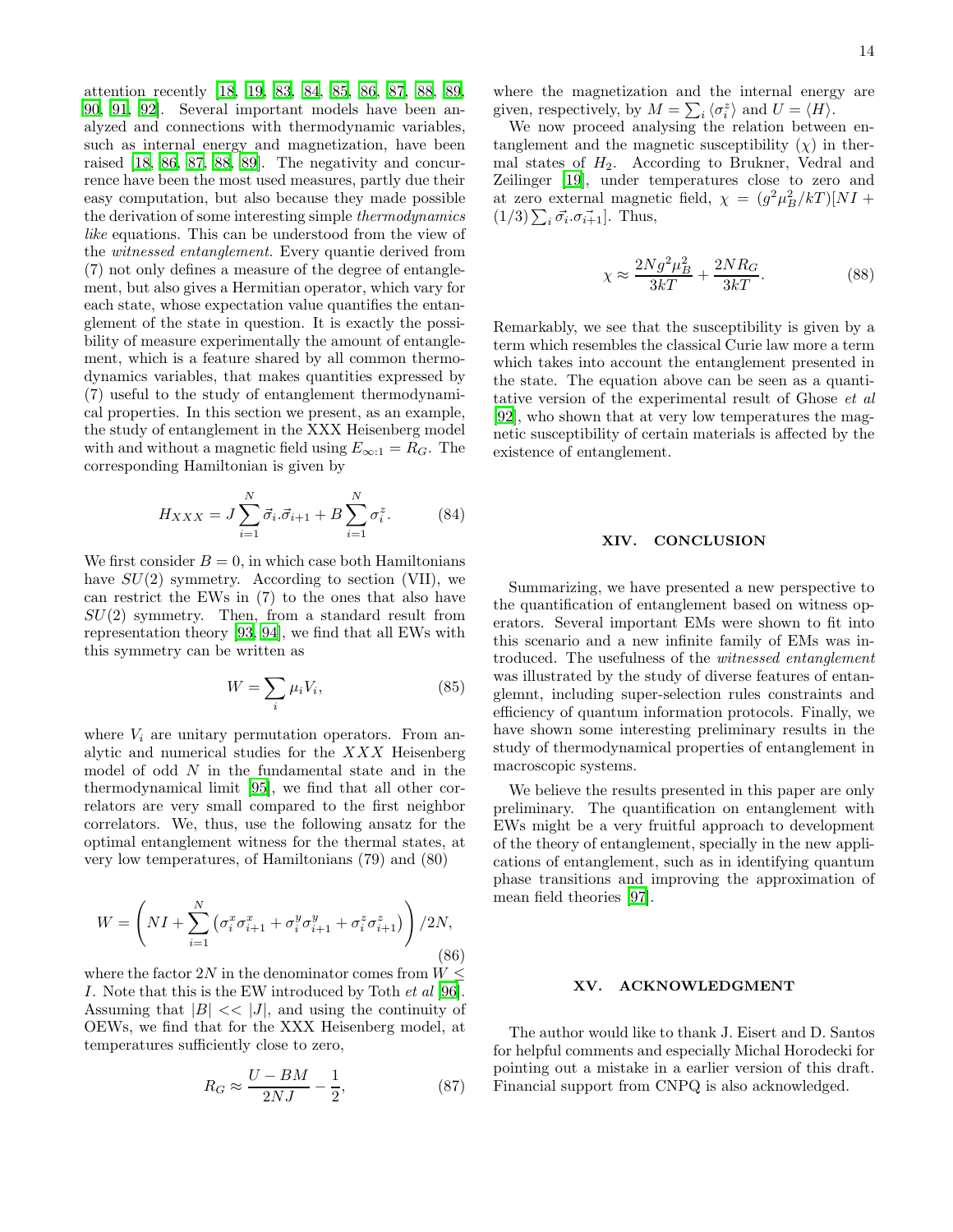- <span id="page-14-0"></span>[1] C.H. Bennett, H.J. Bernstein, S. Popescu and B. Schumacher, Phys. Rev. A 53, 2046 (1996).
- <span id="page-14-1"></span>V. Vedral, M.B. Plenio, M.A. Rippin and P.L. Knight, Phys. Rev. Lett. 78, 2275 (1997).
- <span id="page-14-2"></span>[3] M.A. Nielsen, Phys. Rev. Lett. 83, 436 (1999).
- <span id="page-14-3"></span>[4] G. Vidal, Phys. Rev. Lett. **83**, 1046 (1999).
- <span id="page-14-4"></span>[5] D. Jonathan and M.B. Plenio, Phys. Rev. Lett. 83, 1455 (1999).
- <span id="page-14-5"></span>[6] M. Horodecki, P. Horodecki and R. Horodecki, Phys. Rev. A 60, 1888 (1999).
- <span id="page-14-6"></span>[7] M. Curty, M. Lewenstein, N. Lütkenhaus, Phys. Rev. Lett. 92, 217903 (2004).
- <span id="page-14-7"></span>[8] D. Bruss, G.M. D'Ariano, M. Lewenstein, C. Macchiavello, A. Sen De, U. Sen, Phys. Rev. Lett. 93, 210501  $(2004)$ .
- <span id="page-14-8"></span>[9] W. Dür, G. Vidal, J.I. Cirac, Phys. Rev. A 62, 062314  $(2000).$
- [10] G. Vidal, J. Mod. Opt. 47, 355 (2000).
- <span id="page-14-10"></span><span id="page-14-9"></span>[11] L. Gurvits, in Proccedings of the 35th ACM Symposium on the Theory of Computing (ACM Press, New York, 2003), pp. 10-19.
- <span id="page-14-11"></span>[12] A. Peres, Phys. Rev. Lett. **77**, 1413 (1996).
- <span id="page-14-12"></span>[13] K. Chen, L. Wu and L. Yang, [quant-ph/0205017.](http://arxiv.org/abs/quant-ph/0205017)
- <span id="page-14-13"></span>[14] M. Horodecki, P. Horodecki and R. Horodecki, Phys. Lett. A 223, 1 (1996).
- <span id="page-14-14"></span>[15] B.M. Terhal, Phys. Lett. A **271**, 319 (2000); B.M. Terhal, Linear Algebra Appl. 323, 61 (2000).
- <span id="page-14-15"></span>[16] M. Lewenstein, B. Kraus, J.I. Cirac, P. Horodecki, Phys. Rev. A 62, 052310 (2000).
- <span id="page-14-16"></span>[17] B.M. Terhal, Journal of Theoretical Computer Science  $287(1)$ , 313-335 (2002).
- <span id="page-14-17"></span>[18] G. Toth, [quant-ph/0406061.](http://arxiv.org/abs/quant-ph/0406061)
- <span id="page-14-18"></span>[19] C. Brukner, V. Vedral and A. Zeilinger, [quant-ph/0410138;](http://arxiv.org/abs/quant-ph/0410138) C. Brukner and V. Vedral, [quant-ph/0406040.](http://arxiv.org/abs/quant-ph/0406040)
- <span id="page-14-19"></span>[20] L.A. Wu, S. Bandyopadhyay, M.S. Sarandy and D.A. Lidar, [quant-ph/0412099.](http://arxiv.org/abs/quant-ph/0412099) 96
- <span id="page-14-20"></span>[21] G. Toth and O. Gühne, AIP Conf. Proc.  $234$ ,  $234$  (2004); G. Toth and O. Gühne, Phys. Rev. Lett. **94**, 060501 (2005).
- <span id="page-14-21"></span>[22] O. Gühne, P. Hyllus, D. Bruss, A. Ekert, M. Lewenstein, C. Macchiavello and A. Sanpera, Phys. Rev. A 66, 062305 (2002); O. Gühne, P. Hyllus, D. Bruss, A. Ekert, M. Lewenstein, C. Macchiavello and A. Sanpera, J. Mod. Opt. 50, 1079 (2003).
- <span id="page-14-22"></span>[23] M. Bourennane, M. Eibl, C. Kurtsiefer, S. Gaertner, H. Weinfurter, O. Gühne, P. Hyllus, D. Bruss, M. Lewenstein and Anna Sanpera, Phys. Rev. Lett. 92, 087902  $(2004).$
- <span id="page-14-23"></span>[24] F.G.S.L. Brandao and R.O. Vianna, Phys. Rev. Lett. 93, 220503 (2004); F.G.S.L. Brandao and R. O. Vianna, Phys. Rev. A 70, 062309 (2004).
- <span id="page-14-24"></span>[25] A.C. Doherty, P.A. Parrilo and F.M. Spedalieri, Phys. Rev. Lett. 88, 187904 (2002); A.C. Doherty, P.A. Parrilo and F.M. Spedalieri, [quant-ph/0407143.](http://arxiv.org/abs/quant-ph/0407143)
- <span id="page-14-25"></span>[26] J. Eisert, P. Hyllus, O. Gühne, and M. Curty, Phys. Rev. A 70, 062317 (2004).
- <span id="page-14-26"></span>[27] R.A. Bertlmann, H. Narnhofer and W. Thirring, Phys. Rev. A 66, 032319 (2002).
- <span id="page-14-27"></span>[28] F.G.S.L. Brandao and R.O. Vianna, [quant-ph/0405096.](http://arxiv.org/abs/quant-ph/0405096)
- <span id="page-14-28"></span>[29] W. Dür and J.I. Cirac, Phys. Rev. A **61**, 042314 (2000).
- <span id="page-14-29"></span>[30] M. Horodecki, P. Horodecki and R. Horodecki, Phys. Lett. A 223, (1996).
- <span id="page-14-30"></span>[31] The compactness condition is required for preventing unbounded EW, which would made the minimization of equation (4) ill-defined.
- <span id="page-14-31"></span>[32] M. Lewenstein and A. Sanpera, Phys. Rev. Lett. 80, 2261 (1998).
- <span id="page-14-32"></span>[33] Although [\[32](#page-14-31)] does not consider multipartite entanglement witnesses, the results presented there can be easily extended to the multipartite case.
- <span id="page-14-33"></span>[34] A. Doherty, P.A. Parrilo and F. Spedalieri, Phys. Rev. A 69, 022308 (2004).
- <span id="page-14-34"></span>[35] P. Hayden, B.M. Terhal and A. Uhlmann. [quant-ph/0011095.](http://arxiv.org/abs/quant-ph/0011095)
- <span id="page-14-35"></span>[36] G. Vidal and R.F. Werner, Phys. Rev. A 65, 032314 (2002).
- <span id="page-14-36"></span>[37] J. Eisert, PhD thesis University of Potsdam, January 2001.
- <span id="page-14-37"></span>[38] K. Zyczkowski, P. Horodecki, A. Sanpera and M. Lewenstein, Phys. Rev. A 58, 883 (1998).
- <span id="page-14-38"></span>[39] E.M. Rains, IEEE Transactions on Information Theory 47(7), 2921-2933 (2001).
- <span id="page-14-39"></span>[40] We have performed the following change of variable from the matrix F considered in [\[39\]](#page-14-38):  $W = I/d - F$ .
- <span id="page-14-40"></span>[41] F. Verstraete, PhD-thesis Katholieke Universiteit Leuven, October 2002.
- <span id="page-14-41"></span>[42] S. Boyd and L. Vandenberghe, Convex Optimization (Cambridge University Press, Cambridge, 2000).
- <span id="page-14-42"></span>[43] G. Vidal and R. Tarrach, Phys. Rev. A 59, 141-155 (1999).
- <span id="page-14-43"></span>[44] S. Karnas and M. Lewenstein, J. Phys. A **34**, 6919 (2001).
- <span id="page-14-44"></span>[45] R. Reemtsen, Semi-Infinite Programming (Nonconvex Optimization and Its Applications, Kluwer Academic Pub., 1998.
- [46] M. Steiner, Phys. Rev. A **67**, 054305 (2003).
- <span id="page-14-45"></span>[47] A.W. Harrow and M.A. Nielsen, Phys. Rev. A 68, 012308 (2003).
- [48] M. Keyl, Phys. Rep. **369**(5), 431-548 (2002).
- <span id="page-14-46"></span>[49] F.G.S.L. Brandao, in preparation.
- <span id="page-14-47"></span>[50] F. Verstraete, M. Popp and J.I. Cirac, Phys. Rev. Lett. 92, 027901 (2004).
- <span id="page-14-48"></span>[51] The definition of localizable entanglement used in this paper is a bit different from [\[50](#page-14-47)].
- <span id="page-14-49"></span>[52] J.B. Lassere, SIAM J. Optimization  $11$ , (2001).<br>[53] A. Mivake and F. Verstraete, Phys. Rev. A  $69$
- <span id="page-14-50"></span>[53] A. Miyake and F. Verstraete, Phys. Rev. A 69, 012101 (2004).
- <span id="page-14-51"></span>[54] G. Giedke, J.I. Cirac, Phys. Rev. A 66, 032316 (2002).
- <span id="page-14-52"></span>[55] I should be interpreted as the limit of proper density matrices belonging to the Hilber space.
- <span id="page-14-53"></span> $[56]$  $+ = |\Psi^+\rangle\langle \Psi^+|$  is the projector on the improper state vector  $|\Psi^+\rangle = \sum_{k\geq 0} |k\rangle_A |k\rangle_B$ .
- <span id="page-14-54"></span>[57] R. Simon, E.C.G. Sudarshan and N. Mukunda, Phys. Rev. A 36, 3868 (1987).
- <span id="page-14-55"></span>[58] G. Adesso, A. Serafini and F. Illuminati, Phys. Rev. A 70, 022318 (2004).
- <span id="page-14-56"></span>[59] S. Boyd, L. El Ghaoui, E. Feron and V. Balakrishnan, Linear Matrix Inequalities in System and Control Theory (Society for Industrial and Applied Mathematics, 1994).
- <span id="page-14-57"></span>[60] B. Tal, Conic and Robust Optimization, [http://iew3.technion.ac.il/—Home/Users/morbt/rom.pdf.](http://iew3.technion.ac.il/|Home/Users/morbt/rom.pdf) See examples 18.p (pg 81), 11 (pg 55) and 9 (pg 54).